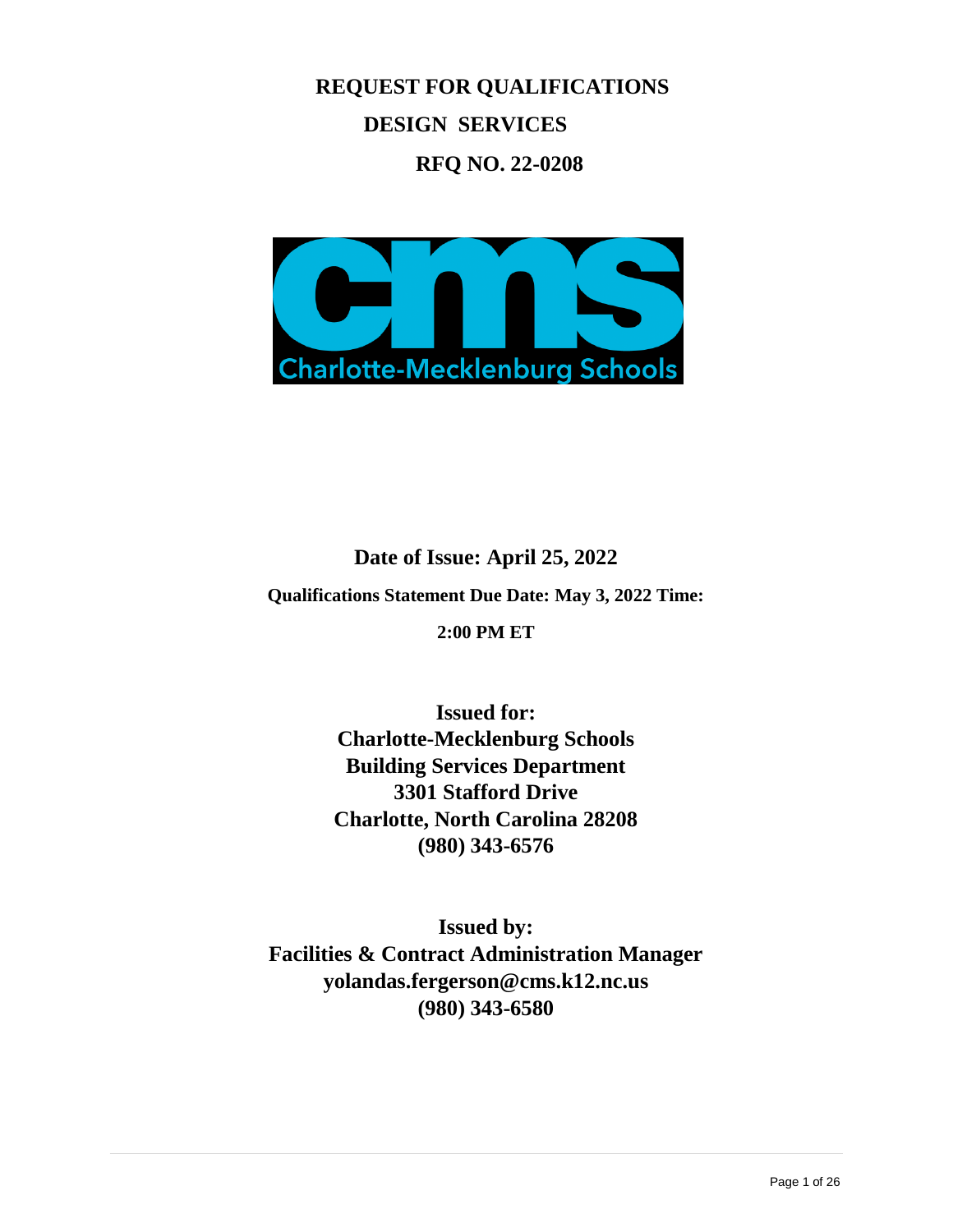# **INTRODUCTION**

Charlotte-Mecklenburg Board of Education (hereinafter "CMBE") is soliciting the submittal of qualification statements from experienced Engineering Firms (hereinafter "Firm") interested in providing design services for project that will require for Rooftop Units. Roof Top Unit replacement will require disconnecting and reconnection of Direct Digital Control Interface to existing units. CMS will need signed and stamped drawings to provide a biddable project to replace Roof Top Units.

The major activities that make up the scope of services include, but are not limited to, providing technical specifications and drawings, preliminary cost estimate, and construction administration services. All bidding will be conducted by CMBE.

CMBE reserves the right to reject all submittals. This submittal request is neither a contractual offer nor a commitment to purchase services. CMBE assumes no contractual obligation as a result of the issuance of this request, the preparation or submission of a qualifications statement by a Firm, the evaluation of statements or final selection.

### **RFQ SCHEDULE**

The table below shows the *intended* schedule for this RFQ. CMBE will make every effort to adhere to this schedule.

| Event                          |             | <b>Date and Time</b>          |
|--------------------------------|-------------|-------------------------------|
| <b>Issue RFO</b>               | <b>CMBE</b> | April 25,2022                 |
| Submitted Written Questions    | Firms       | April 28, 2022, at 12:00 NOON |
| Provide Responses to Questions | <b>CMBE</b> | April 29, 2022, by 5:00 PM ET |
| Submit Proposals               | Firms       | May 3, 2022, at 2:00 PM ET    |
| <b>Contract Award</b>          | <b>CMBE</b> | <b>TBA</b>                    |
| <b>Contract Effective Date</b> | <b>CMBE</b> | Upon execution                |

### **The qualifications statement shall be submitted no later than 2:00 PM on May 3, 2022.**

Once the submittals have been reviewed, CMBE reserves the right to shortlist Firm(s) and request that the Firm(s) conduct a presentation and be interviewed by the selection committee.

### **RFQ QUESTIONS**

Written questions shall be emailed to [yolandas.fergerson@cms.k12.nc.us](mailto:tinawright@catawbacountync.gov) by the date and time specified above. Firms should enter "RFQ # 22-0208 – Questions" as the subject for the email. Questions received prior to the submission deadline date, CMBE's response, and any additional terms deemed necessary by CMBE will be posted in the form of an addendum to the CMS Construction website, Documents (cms.k12.nc.us) and shall become an Addendum to this RFQ. No information, instruction or advice provided orally or informally by any CMBE personnel, whether made in response to a question or otherwise in connection with this RFQ, shall be considered authoritative or binding. Firms shall rely only on written material contained in an Addendum to this RFQ.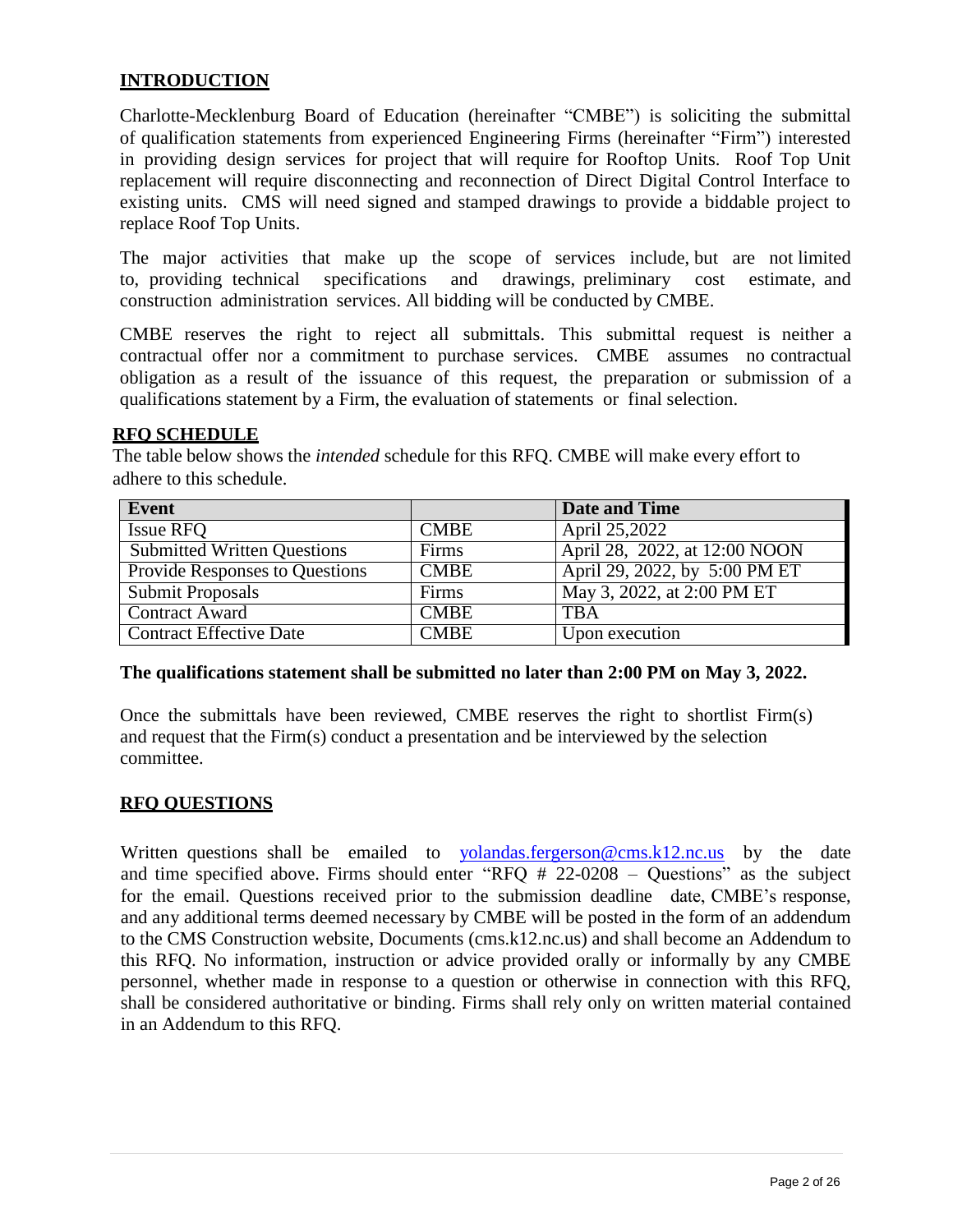# **SUBMISSION OF QUALIFICATIONS**

The qualifications statement must be submitted with one (1) original, and one (1) electronic copy on flash drive. When responding to this RFQ, please follow all instructions carefully. Please submit proposal contents according to the outline specified. Failure to follow these instructions may be considered a non-responsive submission and may result in immediate elimination from further consideration. The qualifications statement should be sent to the address indicated in the table below.

| Mailing address for delivery of<br>proposal via US Postal Service | <b>Office Address of delivery by any</b><br>other method (hand delivery,<br>overnight, or any other carrier) |
|-------------------------------------------------------------------|--------------------------------------------------------------------------------------------------------------|
| RFQ Number: RFQ 22-0208                                           | RFQ Number: RFQ 22-0208                                                                                      |
| Charlotte-Mecklenburg Schools                                     | Charlotte-Mecklenburg Schools                                                                                |
| ATTN: Yolanda Fergerson                                           | <b>ATTN: Yolanda Fergerson</b>                                                                               |
| 3301 Stafford Drive                                               | 3301 Stafford Drive                                                                                          |
| Charlotte, North Carolina 28208                                   | Charlotte, North Carolina 28208                                                                              |

**IMPORTANT NOTE:** All qualifications shall be physically delivered to the office address listed above on or before the submission deadline in order to be considered timely, regardless of the method of delivery. **This is an absolute requirement.** All risk of late arrival due to unanticipated delay—whether delivered by U.S. Postal Service, courier or other delivery service is entirely on the Firm(s). It is the sole responsibility of the Firm to have the qualifications physically in this Office by the specified time and date of opening.

## **Scope of Services**

The selected firm will provide technical specifications and drawings for the awarded project, construction administration services, attend preconstruction/project site meetings, and review site construction for quality and conformance as required per active phases of the construction. At the conclusion of each project, the selected firm shall issue a signed sealed certificate of compliance after the firm is satisfied that the contractor has fulfilled the obligations of the contract in accordance with such plans and specifications.

**Design Services for replacement of Water-Cooled Chiller at James Martin Middle School. Chiller replacement project will require disconnecting and reconnection of Direct Digital control interface to existing chiller. CMS will need signed and stamped drawings to provide a biddable project to replace Water Cooled Chiller.**

**Additionally, engineering firm selected will be able to provide Electrical and Mechanical design and drawings for replacements of HVAC Equipment as specified for future projects.**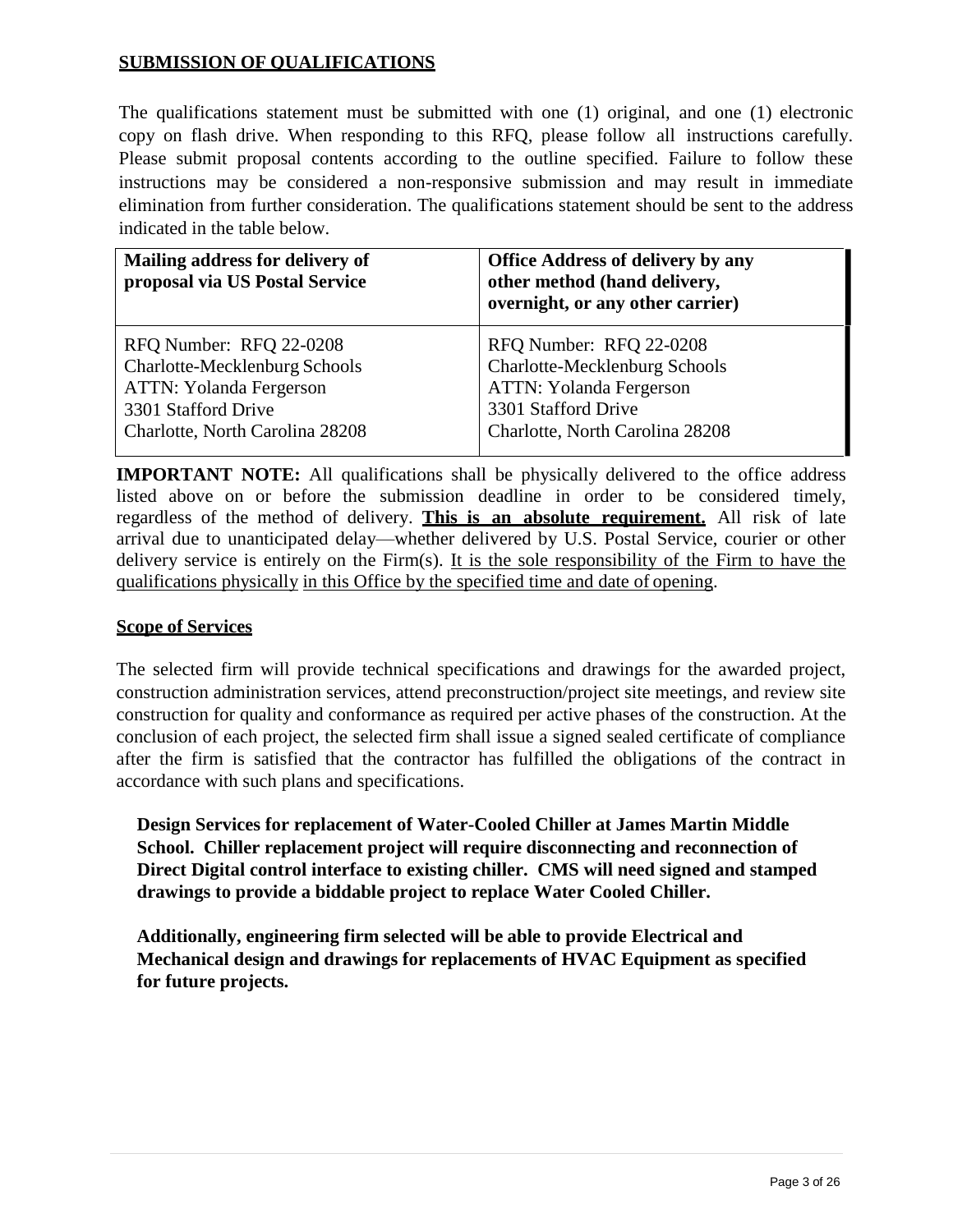# **CONTENTS OF QUALIFICATIONS STATEMENT**

Respondents must carefully read the information in this "Contents of Qualifications Statement" section and submit a complete Qualifications Statement responding to each request for information. Incomplete Qualifications Statements will be considered non-responsive and are subject to rejection.

Qualifications shall be submitted on 8-1/2 x 11 paper, side bound with Table of Contents and reference tabs for key sections. The qualification statement must be submitted with one (1) original, and one (1) electronic copy on flash drive.

Qualification Statement must include all the following information:

# **1. Introduction – Letter of Transmittal**

• Summarize in a brief and concise manner the Firm's understanding of the scope of work and make a positive commitment to perform the work in a professional and timely manner.

# **2. Qualifications of Firm**

Please provide:

- General work plan that demonstrates the Firm's complete understanding of the scope of work
- Company's recent (last 5 years) relevant experience in providing design services for similar projects
- Previous project success for projects of same or similar scope as this project
- Overall qualifications of project managers and key personnel to be used on these projects
- Provide a summary of any litigation, claim(s), or contract dispute(s) filed by or against the Firm in the past five (5) years that are related to the services that the Firm provides in the regular course of business. The summary shall state the nature of the litigation, claim, or contract dispute; a brief description of the case; the outcome or projected outcome; and the monetary amount involved. If no litigation claim(s) or contract dispute(s) have been filed by or against the Firm in the past five (5) years, please state that. List any regulatory or license agency sanctions. If no license sanctions against the Firm, please state that.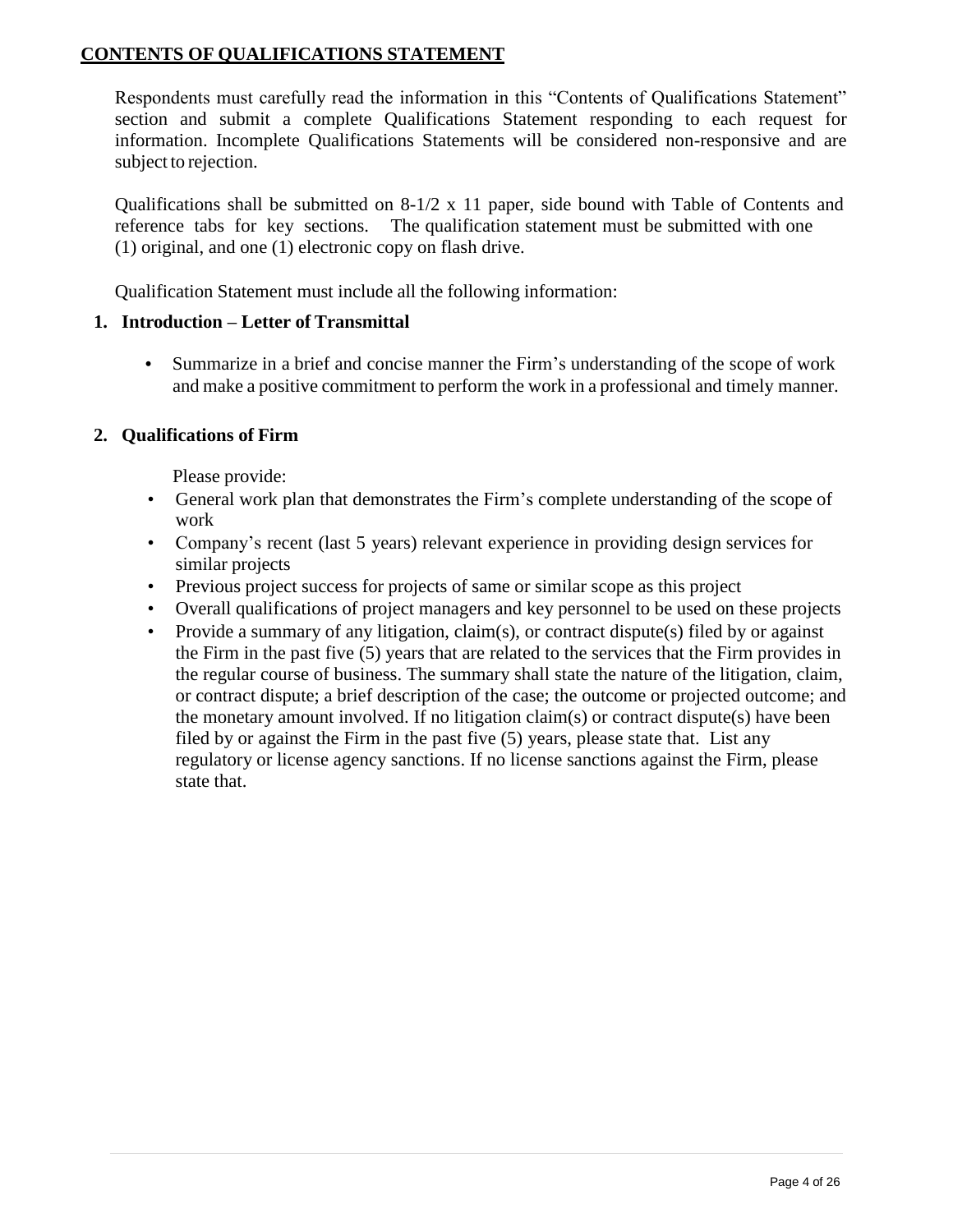# **3. Project Management and Key Personnel**

Please provide:

- Firm staff resumes that show experience with school systems or other governmental entities for staff assigned to this project.
- Statement of qualifications of the Firm and its key personnel who will be assigned to work with CMBE.
- List of personnel who will work on the project including their specific qualifications and experience on projects of similar scope.
- List any professional training and experience, especially in relation to the type and magnitude of work required for this scope of services.
- List any licenses or certifications related to the scope of work described in this Request for Qualifications.
- Describe the Firm's approach to and/or method of cost control and project scheduling.
- Current workload and percentage of availability of keypersonnel.
- Hourly billing rates charged by your Firm for each position type.

# **4. References – Past Performance and Existing Contracts**

Please provide:

• List of previous and current clients for work similar to this scope of work within the past five (5) years. Include names and location of project, brief description and Firm's key personnel's involvement, name of project manager and telephone number, date and value of project. In addition, please complete Attachment A: Reference Disclosure Form and submit with qualifications.

# **EVALUATION METHOD - SELECTION PROCESS**

CMBE will use the following selection process. This process is designed to ensure that Firms are selected in a fair and uniform manner, those selected for work are qualified and experienced in the professional services desired, and to ensure that every qualified Firm has the opportunity to be considered for providing professional services to CMBE.

A Selection Committee will evaluate responses to the Request for Qualifications and determine the most qualified applicants. Upon receipt of the packages from respondents, the Selection Committee will review using a scoring criterion that has been determined by the committee and detailed below. Past performance will be scored based on responses from the references submitted by the responder and/or the experience of CMBE staff with Firm's past performance.

The Selection Committee will use the total point scores to rank the prospective Firms. The Selection Committee will determine a list of the most highly qualified Firms based upon the ranking scores.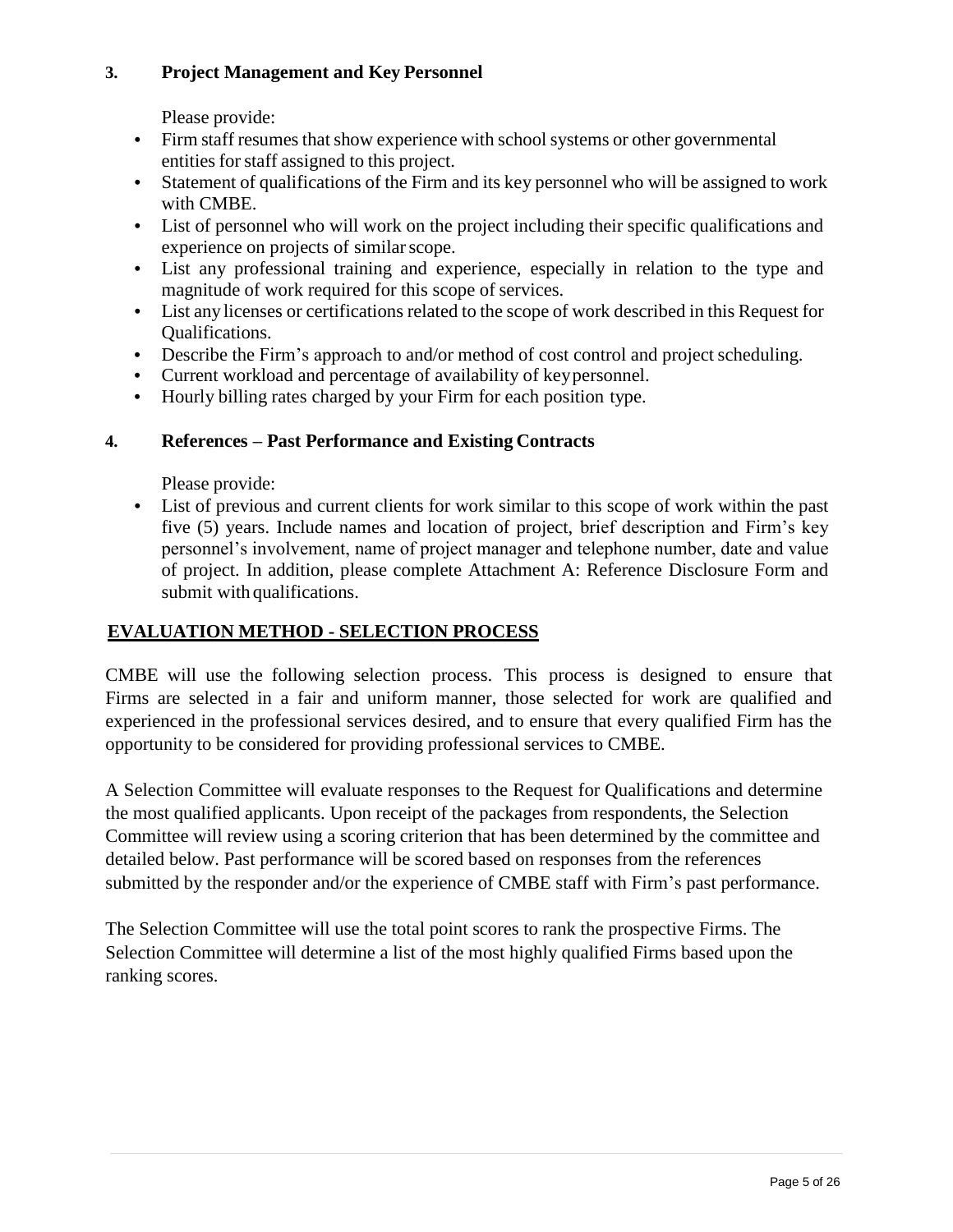# **EVALUATION CRITERIA**

The Content of Qualifications Statement, as referenced above, shall be evaluated as follows:

| <b>Description</b>                                                                        | <b>Total Possible Points</b> |
|-------------------------------------------------------------------------------------------|------------------------------|
| <b>Qualification of Firm:</b>                                                             |                              |
|                                                                                           |                              |
| • Success of Previous Projects (i.e., still in operation, how long<br>inoperation, etc.). | 20                           |
| • Project Understanding                                                                   | 10                           |
| • Experience on similar projects                                                          | 15                           |
| • Previous/Pending Litigation                                                             | 5                            |
|                                                                                           |                              |
| Project Management and Key Personnel:                                                     |                              |
| • Experience on similar projects                                                          | 15                           |
| • Projects on time and in budget                                                          | 10                           |
| • Professional Training/Qualification                                                     | 5                            |
| • Workload and Availability                                                               | 5                            |
| • Cost Control/Scheduling                                                                 | 5                            |
| • Relevant Licenses/Certifications                                                        | 5                            |
|                                                                                           |                              |
| References - Past Performance and Existing                                                | 5                            |
|                                                                                           | 100                          |

# **FIRM INSURANCE REQUIREMENTS**

The successful Firm will be required to provide CMBE with Certificates of Insurance meeting CMBE's insurance requirements at the time of project award as specified below. Failure to provide the required insurance will result in cancellation of the selection and CMBE will have the right to enter into an agreement with the Firm with the next highest ranking. Firm shall maintain at all times during the term of this Agreement, at the Firm's sole expense:

I. Commercial General Liability Insurance

Insurance with a limit not less than \$1,000,000 per occurrence/aggregate including coverage for bodily injury, property damage, products and completed operations, personal/advertising injury liability and contractual liability.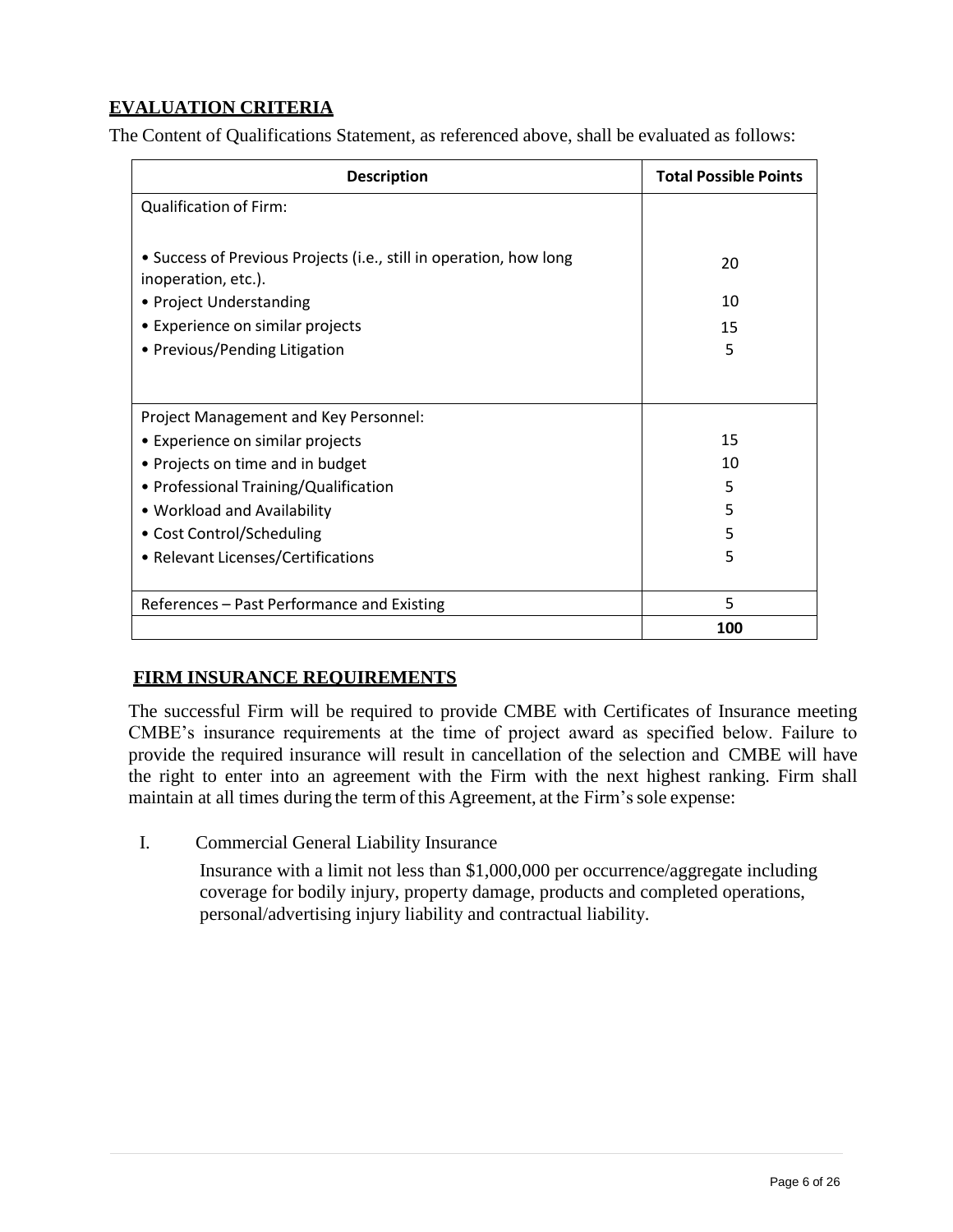II. Business Automobile Insurance

Insurance with a limit of not less than \$1,000,000 per occurrence combined single limit each occurrence for bodily injury and property damage liability covering all owned, non-owned, and hired vehicles.

- III. Workers Compensation & Employers LiabilityInsurance Insurance meeting the statutory requirements of the State of North Carolina and any applicable Federal laws; and Employers' Liability - \$100,000 per accident limit, \$500,000 disease per policy limit, \$100,000 disease each employee limit.
- IV. General Requirements

a) CMBE shall be named as an additional insured under the commercial general liability insurance for operations or services rendered under this agreement. b) The Certificate Holder's Address should read: The Charlotte-Mecklenburg Board of Education P.O. Box 30035, Charlotte, NC 28230-0035

c) CMBE shall be a designated insured under the auto liability

d) The contractor shall not commence any work in connection with the resulting contract until it has obtained all of the types of insurance set forth in this section and furnished the project manager with proof of insurance coverage by certificates of insurance accompanying the contract. The contractor shall be responsible for notifying CMBE of any material changes (including renewals) to or cancellation of the insurance coverages required above. Notice to CMBE must be completed in writing within 48 hours of the changes.

e) The contractor shall not allow any subcontractor to commence work until all such subcontractors have obtained the same insurance coverages as described above.

f) All insurance policies shall be written by insurers qualified to do business in the State of North Carolina. If any of the coverage conditions are met by a program of self-insurance, the contractor must submit evidence of the right to self-insure as provided by the State of North Carolina.

g) CMBE shall be exempt from, and in no way liable for any sums of money that may represent a deductible or self-insured retention in any insurance policy. The payment of the deductible/retention shall be the sole responsibility of the contractor and/or subcontractor.

h) The contractor's insurance shall be primary, of any self-funding and/or insurance otherwise carried by CMBE for all loss or damages arising from the contractor's operations under this agreement. The contractor and each of its subcontractors shall and does waive all rights of subrogation against CMBE and each of the Indemnitees.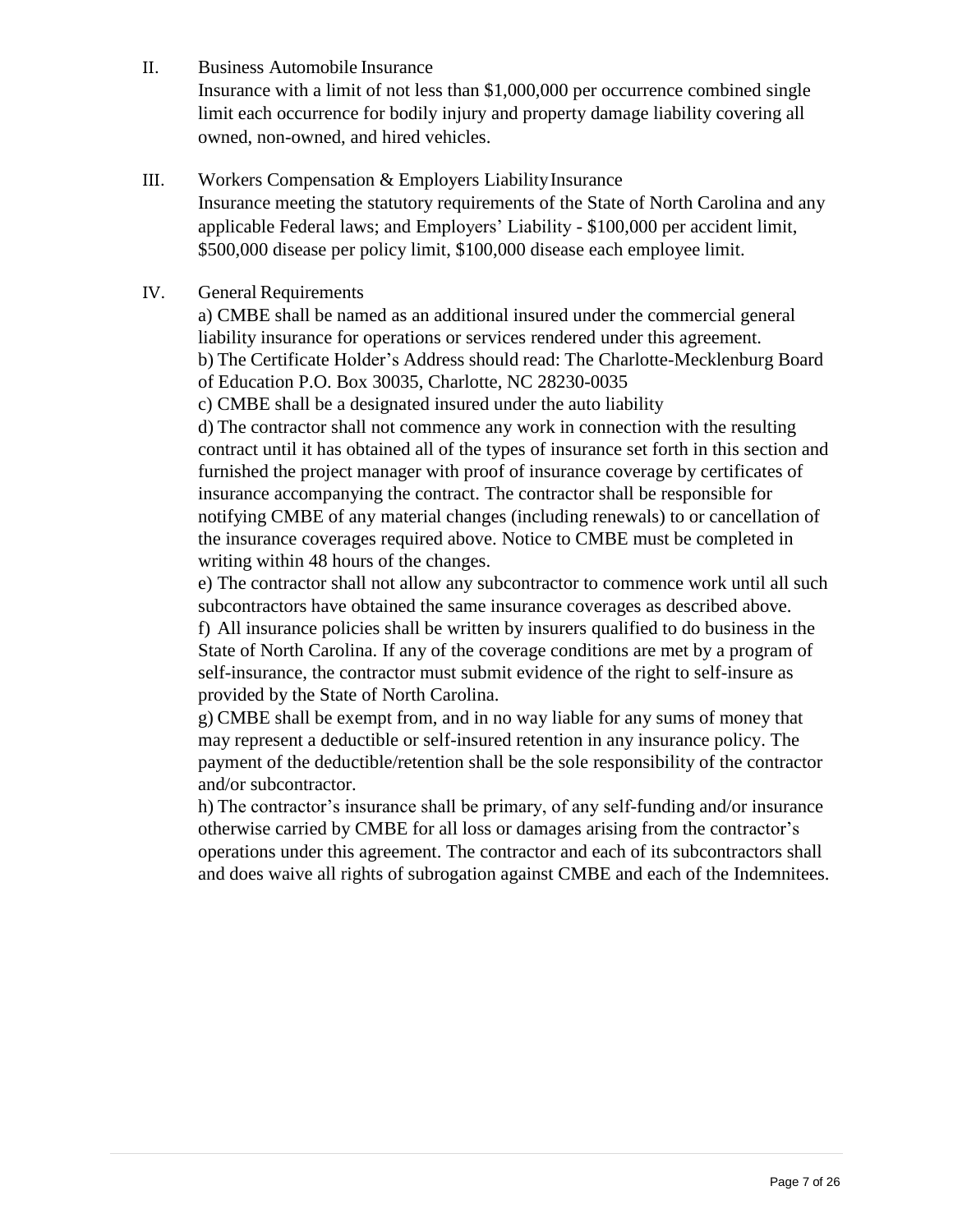# **ATTACHMENT A REFERENCE DISCLOSURE FORM**

Firm shall provide information regarding experience in work similar this scope of work by listing FIVE (5) RECENT CLIENTS. References should be clients of a similar scale as the services requested in this RFQ. Only one reference can be provided from CMBE.

| 1. |                                                                                                                                                                                                                               |     |  |
|----|-------------------------------------------------------------------------------------------------------------------------------------------------------------------------------------------------------------------------------|-----|--|
|    | PERSON TO CONTACT: University of the contract of the contract of the contract of the contract of the contract of the contract of the contract of the contract of the contract of the contract of the contract of the contract |     |  |
|    |                                                                                                                                                                                                                               |     |  |
|    |                                                                                                                                                                                                                               |     |  |
|    | SIZE:                                                                                                                                                                                                                         |     |  |
|    | <b>JOB DATES:</b><br>BEGINNING END END END                                                                                                                                                                                    |     |  |
| 2. | COMPANY NAME:                                                                                                                                                                                                                 |     |  |
|    |                                                                                                                                                                                                                               |     |  |
|    |                                                                                                                                                                                                                               |     |  |
|    |                                                                                                                                                                                                                               |     |  |
|    |                                                                                                                                                                                                                               |     |  |
|    | <b>JOB DATES:</b><br>BEGINNING END END                                                                                                                                                                                        |     |  |
| 3. | COMPANY NAME: University of the Second Company NAME:                                                                                                                                                                          |     |  |
|    | PERSON TO CONTACT: University of the contract of the contract of the contract of the contract of the contract of the contract of the contract of the contract of the contract of the contract of the contract of the contract |     |  |
|    |                                                                                                                                                                                                                               |     |  |
|    |                                                                                                                                                                                                                               |     |  |
|    | SIZE:                                                                                                                                                                                                                         |     |  |
|    | <b>JOB DATES:</b><br><b>BEGINNING</b><br><u> 1989 - Johann Barn, mars an t-Amerikaansk kommunister (</u>                                                                                                                      | END |  |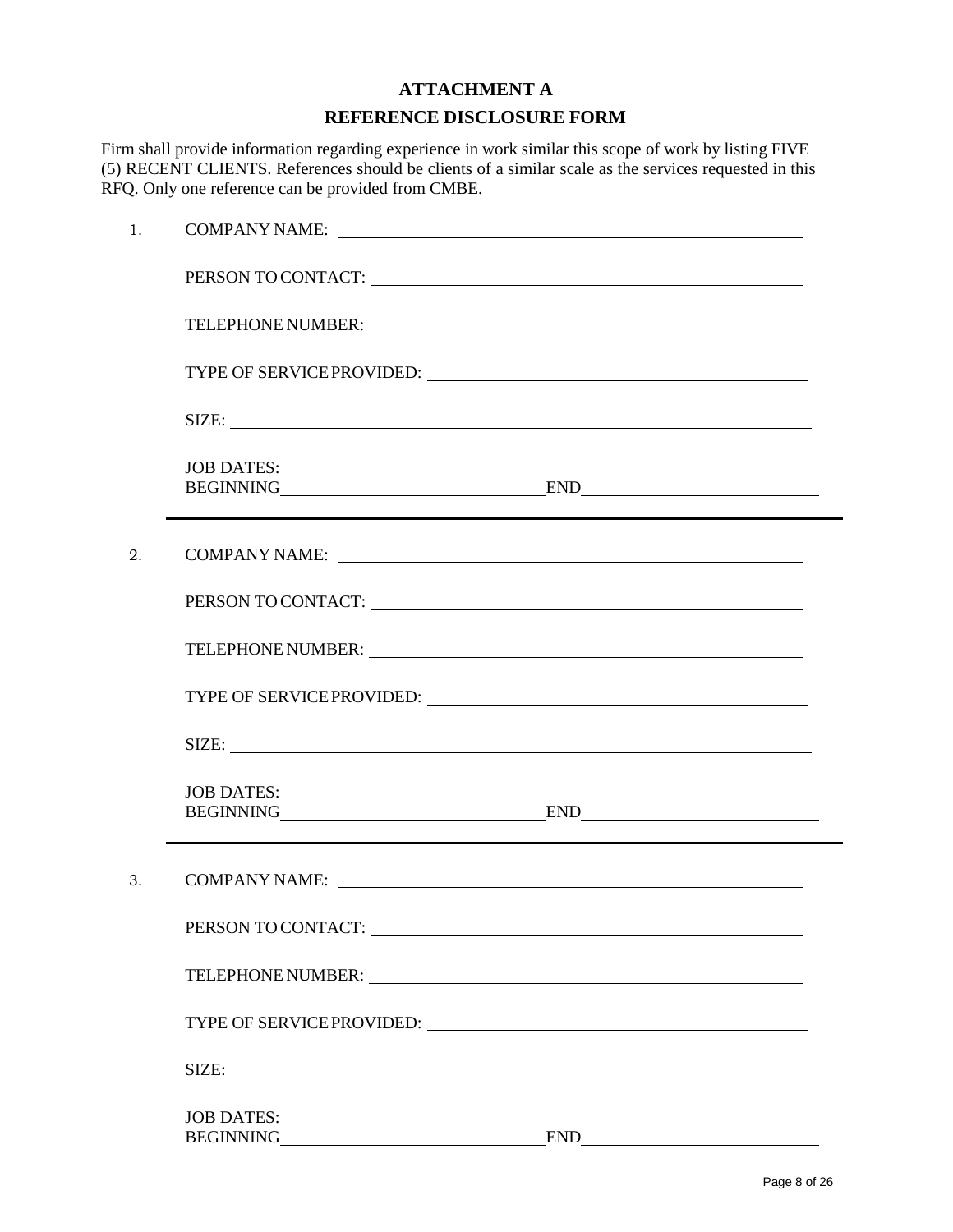| 4 <sub>1</sub> |                                                                                                                                                                                                                                |
|----------------|--------------------------------------------------------------------------------------------------------------------------------------------------------------------------------------------------------------------------------|
|                | PERSON TO CONTACT: UNIVERSITY OF A SERIES AND TO CONTACT AND THE SERIES OF A SERIES OF A SERIES OF A SERIES OF A SERIES OF A SERIES OF A SERIES OF A SERIES OF A SERIES OF A SERIES OF A SERIES OF A SERIES OF A SERIES OF A S |
|                | TELEPHONE NUMBER:                                                                                                                                                                                                              |
|                |                                                                                                                                                                                                                                |
|                | SIZE:                                                                                                                                                                                                                          |
|                | <b>JOB DATES:</b><br>BEGINNING END END<br>,我们也不会有什么。""我们的人,我们也不会有什么?""我们的人,我们也不会有什么?""我们的人,我们也不会有什么?""我们的人,我们也不会有什么?""我们的人                                                                                                     |
| 5.             |                                                                                                                                                                                                                                |
|                | PERSON TO CONTACT: University of the contract of the contract of the contract of the contract of the contract of the contract of the contract of the contract of the contract of the contract of the contract of the contract  |
|                |                                                                                                                                                                                                                                |
|                |                                                                                                                                                                                                                                |
|                | SIZE:                                                                                                                                                                                                                          |
|                | <b>JOB DATES:</b><br>BEGINNING END END                                                                                                                                                                                         |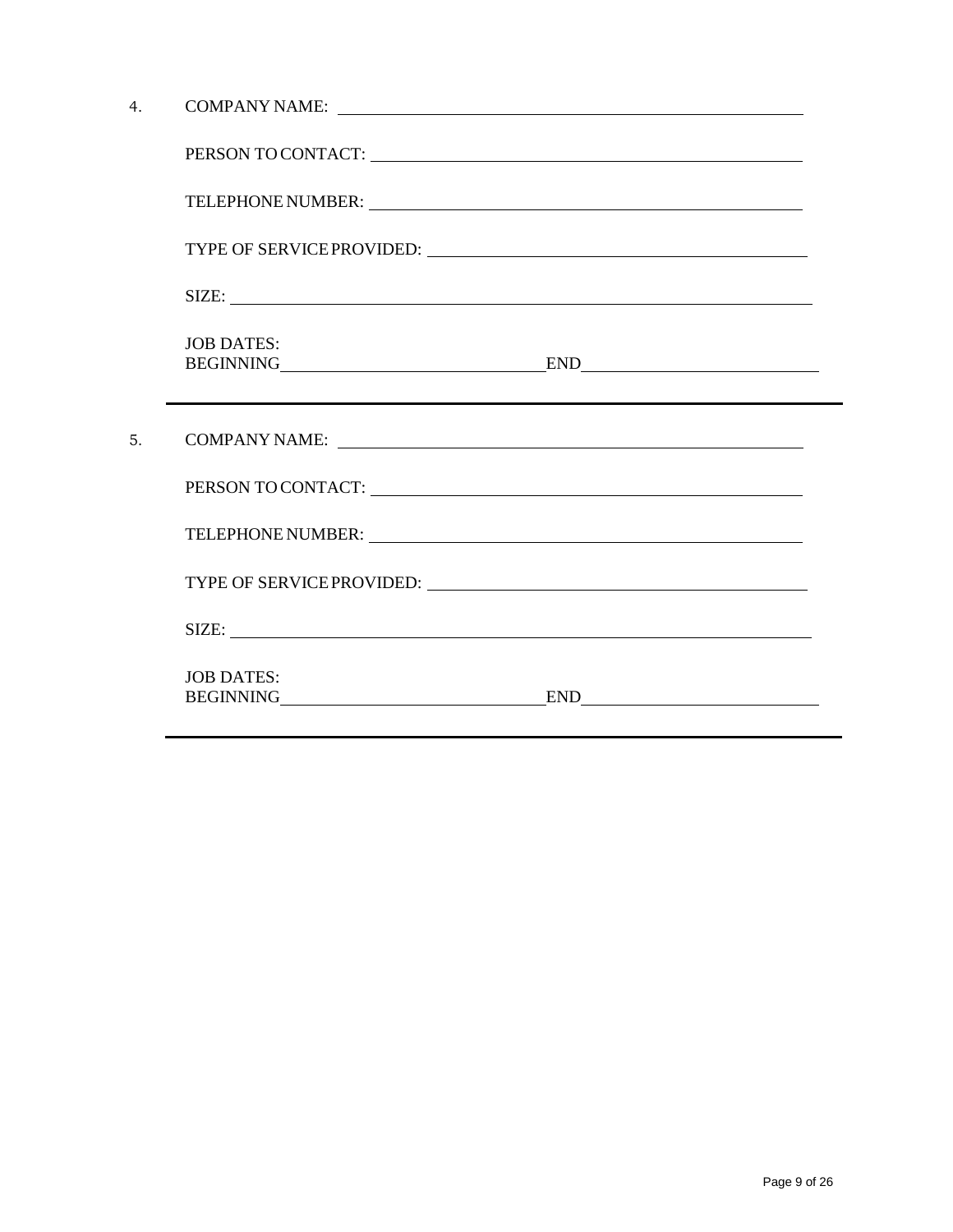# **EXECUTION OF CONTRACT**

|                                                                                                                                                                                                                                                                                                                                                                                                                                                                                                                                                                                                                                                                                                                                                                            |                                                                                                                        | FEDERAL EMPLOYER IDENTIFICATION NUMBER: University of the state of the state of the state of the state of the                                                                                                                                                              |
|----------------------------------------------------------------------------------------------------------------------------------------------------------------------------------------------------------------------------------------------------------------------------------------------------------------------------------------------------------------------------------------------------------------------------------------------------------------------------------------------------------------------------------------------------------------------------------------------------------------------------------------------------------------------------------------------------------------------------------------------------------------------------|------------------------------------------------------------------------------------------------------------------------|----------------------------------------------------------------------------------------------------------------------------------------------------------------------------------------------------------------------------------------------------------------------------|
| http://bit.ly/2TtNU3T                                                                                                                                                                                                                                                                                                                                                                                                                                                                                                                                                                                                                                                                                                                                                      | and standards, including those under the Uniform Guidance (2 C.F.R. Part 200). Additional information can be found at: | By submitting qualifications, the firm accepts CMS Terms and Conditions and the Federal Uniform Guidance terms and conditions.<br>Contracts funded with federal grant or loan funds must be procured in a manner that conforms with all applicable Federal laws, policies, |
| In compliance with this request for qualifications, and subject to all the conditions herein, the undersigned offers and agrees to furnish<br>and deliver any or all items upon which the qualifications are based if accepted within 90 days from the date of opening. By executing<br>this document, I certify that this qualification statement is made without prior understanding, agreement, or connection with any firm,<br>corporation, or person submitting qualifications for the same services, and is in all respects fair and without collusion or fraud. Under<br>penalty of perjury, the undersigned offeror certifies that this qualification statement has not been arrived at collusively or otherwise in<br>violation of Federal or North Carolina law. |                                                                                                                        |                                                                                                                                                                                                                                                                            |
|                                                                                                                                                                                                                                                                                                                                                                                                                                                                                                                                                                                                                                                                                                                                                                            |                                                                                                                        |                                                                                                                                                                                                                                                                            |
| (Signature)                                                                                                                                                                                                                                                                                                                                                                                                                                                                                                                                                                                                                                                                                                                                                                |                                                                                                                        |                                                                                                                                                                                                                                                                            |
| (Typed or printed name)                                                                                                                                                                                                                                                                                                                                                                                                                                                                                                                                                                                                                                                                                                                                                    |                                                                                                                        |                                                                                                                                                                                                                                                                            |

#### **THIS PAGE MUST BE SIGNED AND INCLUDED WITH YOUR QUALIFICATION STATEMENT**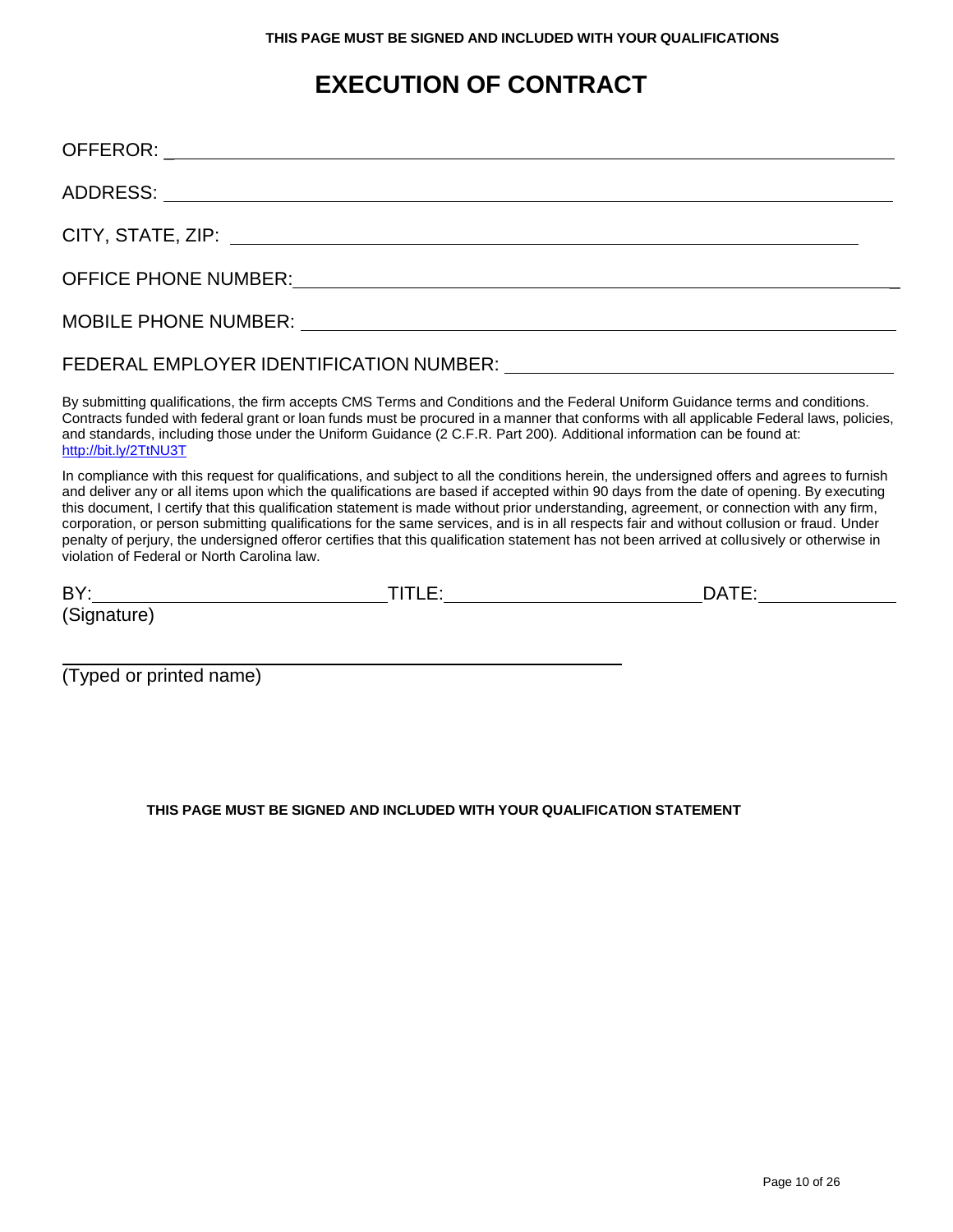# **THE CHARLOTTE-MECKLENBURG BOARD OF EDUCATION**

## **Certification Regarding Debarment, Suspension, and Other Responsibility Matters - Primary Covered Transactions**

- (1) The prospective primary participant certifies to the best of its knowledge and belief, that it and its principals:
- (a) are not presently debarred, suspended, proposed for debarment, declared ineligible, or voluntarily excluded from covered transactions by any Federal department or agency.
- (b) have not within a three-year period preceding this bid been convicted of or had a civil judgment rendered against them for commission of fraud or a criminal offense in connection with obtaining, attempting to obtain, or performing a public (Federal, State or Local) transaction or contract under a public transaction; violation of Federal or State antitrust statutes or commission of embezzlement, theft, forgery, bribery, falsification or destruction of records, making false statements, or receiving stolen property;
- (c) are not presently indicted for or otherwise criminally or civilly charged by a governmental entity (Federal, State or Local) with commission of any of the offenses enumerated in paragraph (1) (b) of this certification; and
- (d) have not within a three-year period preceding this application/bid had one or more public transactions (Federal, State or Local) terminated for cause or default.
- (2) Where the prospective primary participant is unable to certify to any of the statements in this certification, such prospective participant shall attach an explanation to this bid.

\_

\_

Company Name (Please Print)

Signature of Authorized Representative **Date** Date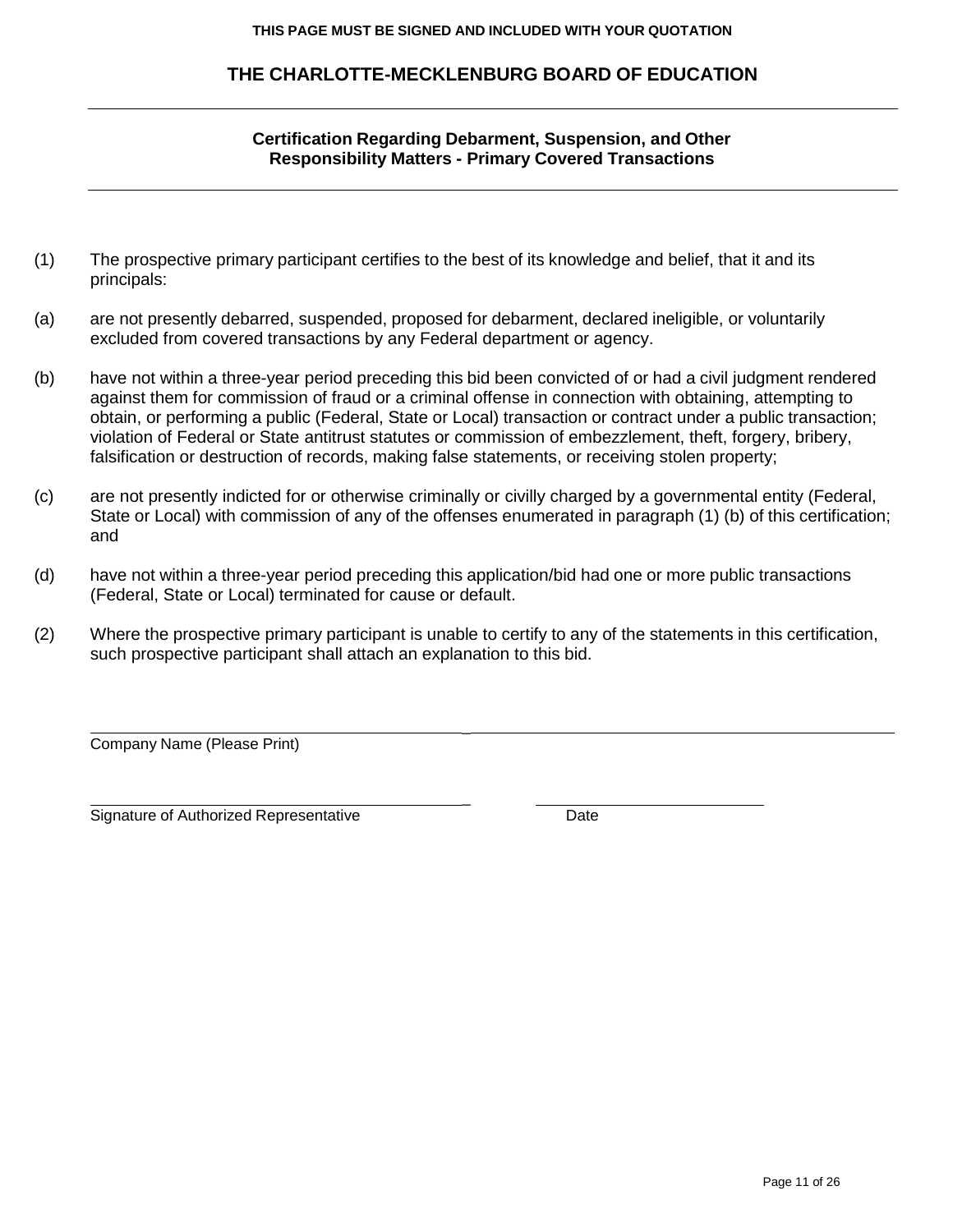### **RETURN THIS DOCUMENT IN YOUR QUOTATION**

#### **Instructions for Certification**

1. By signing and submitting this form, the prospective lower tier participant is providing the certification set out in this document in accordance with these instructions.

2. The certification in this clause is a material representation of fact upon which reliance was placed when this transaction was entered into. If it is later determined that the prospective lower tier participant knowingly rendered an erroneous certification, in addition to other remedies available to the Federal Government, the department or agency with which this transaction originated may pursue available remedies, including suspension and/or debarment.

3. The prospective lower tier participant shall provide immediate written notice to the person to whom this bid is submitted if at any time the prospective lower tier participant learns that its certification was erroneous when submitted or has become erroneous by reason of changed circumstances.

4. The terms "covered transaction," "debarred," "suspended," ineligible," "lower tier covered transaction," "participant," "person," "primary covered transaction," "principal," "bid," and "voluntarily excluded," as used in this clause, have the meanings set out in the Definitions and Coverage sections of rules implementing Executive Order 12549. You may contact the person to which this bid is submitted for assistance in obtaining a copy of those regulations.

5. The prospective lower tier participant agrees by submitting this form that, should the proposed covered transaction be entered into, it shall not knowingly enter into any lower tier covered transaction with a person who is debarred, suspended, declared ineligible, or voluntarily excluded from participation in this covered transaction, unless authorized by the department or agency with which this transaction originated.

6. The prospective lower tier participant further agrees by submitting this form that it will include this clause titled "Certification Regarding Debarment, Suspension, Ineligibility and Voluntary Exclusion - Lower Tier Covered Transactions," without modification, in all lower tier covered transactions and in all solicitations for lower tier covered transactions.

7. A participant in a covered transaction may rely upon a certification of a prospective participant in a lower tier covered transaction that it is not debarred, suspended, ineligible, or voluntarily excluded from the covered transaction, unless it knows that the certification is erroneous. A participant may decide the method and frequency by which it determines the eligibility of its principals. Each participant may, but is not required to, check the Nonprocurement List.

8. Nothing contained in the foregoing shall be construed to require establishment of a system of records in order to render in good faith the certification required by this clause. The knowledge and information of a participant is not required to exceed that which is normally possessed by a prudent person in the ordinary course of business dealings.

9. Except for transactions authorized under paragraph 5 of these instructions, if a participant in a covered transaction knowingly enters into a lower tier covered transaction with a person who is suspended, debarred, ineligible, or voluntarily excluded from participation in this transaction, in addition to other remedies available to the Federal Government, the department or agency with which this transaction originated may pursue available remedies, including suspension and/or debarment.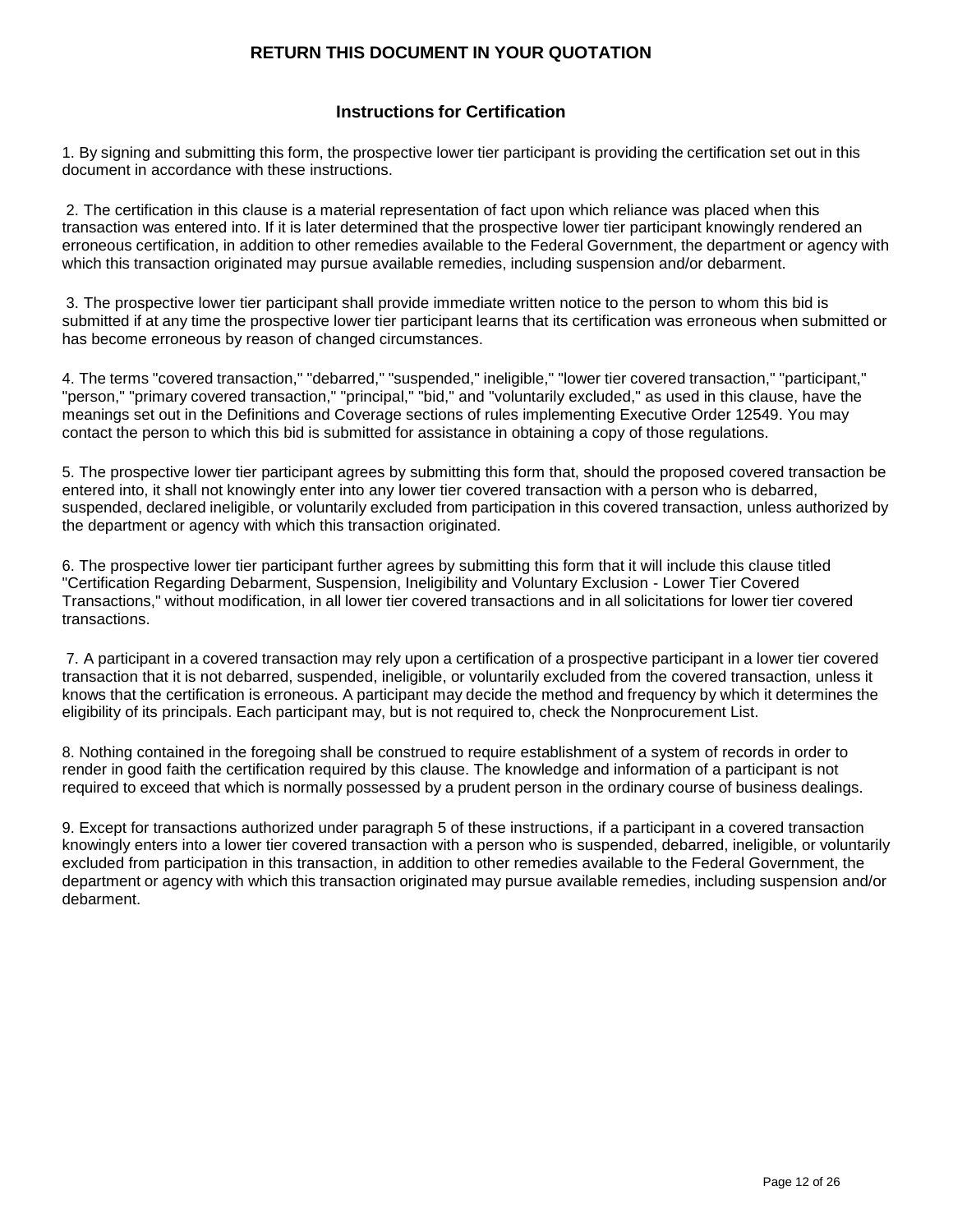#### **CERTIFICATION FOR CONTRACTS, GRANTS, LOANS AND COOPERATIVE AGREEMENTS**

#### **Lobbying**

The undersigned certifies, to the best of his or her knowledge and belief, that:

(1) No federal appropriated funds have been paid or will be paid, by or on behalf of the undersigned, to any person for influencing or attempting to influence an officer or employee of any agency, a Member of Congress, an officer or employee of Congress, or an employee of a Member of Congress in connection with the awarding of any Federal contract, the making of any cooperative agreement, and the extension, continuation, renewal, amendment, or modification of any Federal contract, grant, loan, or cooperative agreement.

(2) If any funds other than Federal appropriated funds have been paid or will be paid to any person for influencing or attempting to influence an officer or employee of any agency, a Member of Congress, an officer or employee of Congress, or an employee of a Member of Congress in connection with this Federal contract, grant, loan or cooperative agreement, the undersigned shall complete and submit Standard Form-LLL, "Disclosure Form to Report Lobbying", in accordance with its instructions.

(3) The undersigned shall require that the language of this certification be included in the award documents for all sub-awards at all tiers (including sub-contracts, sub-grants and contracts under grants, loans and cooperative agreements) and that all sub-recipients shall certify and disclose accordingly.

This certification is a material representation of fact upon which reliance was placed when this transaction was made or entered into. Submission of this certification is a prerequisite for making or entering into this transaction imposed by section 1352, title 31 U.S. Code. Any person who fails to file the required certification shall be subject to a civil penalty of not less than \$10,000 and not more than \$100,000 for each such failure.

Company Name (Please Print)

Signature of Authorized Representative **Date** Date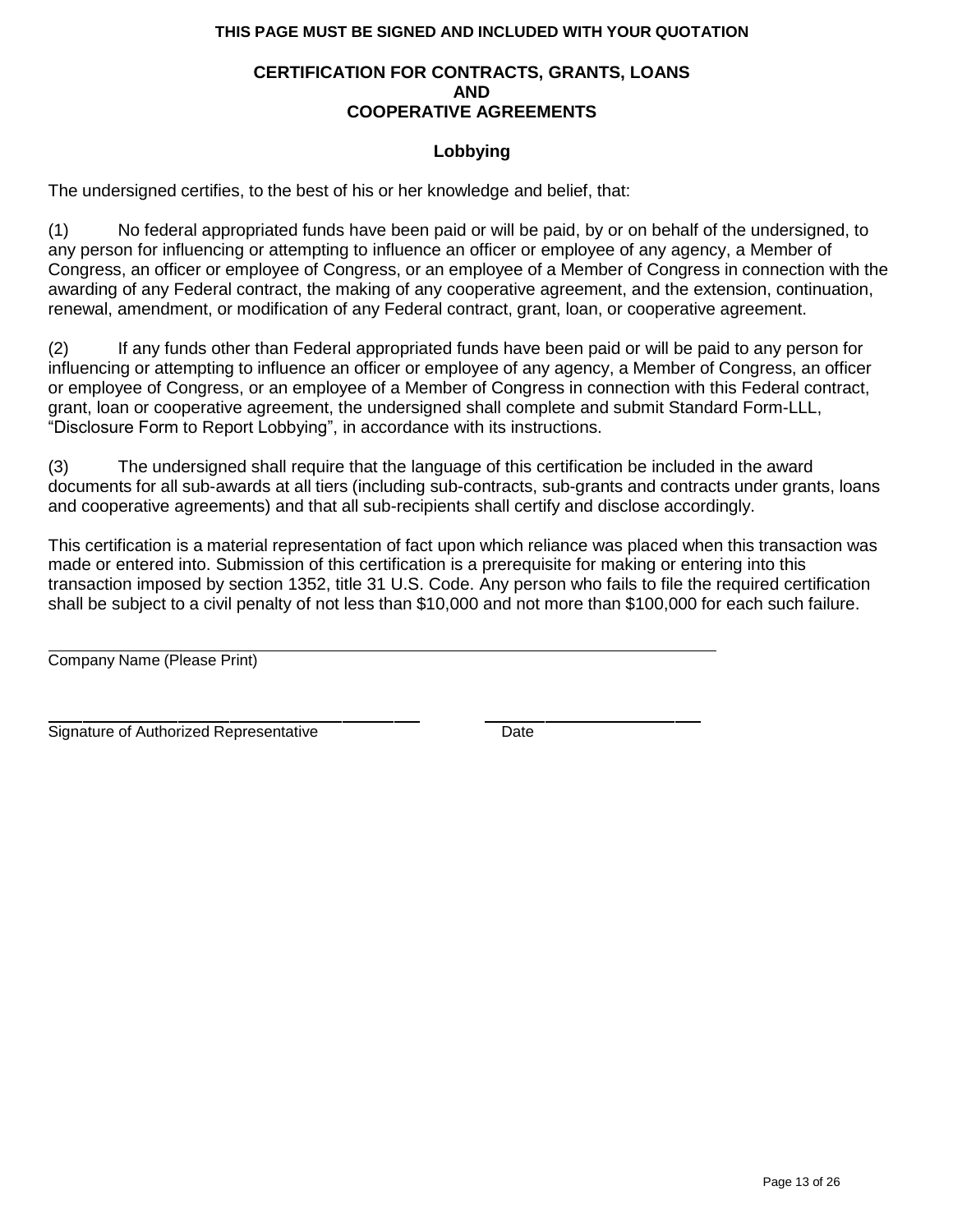#### **THIS PAGE MUST BE SIGNED AND INCLUDED WITH YOUR QUALIFICATION ONLY IF YOUR FIRM LOBBIES** Approved by OMB 0348-0046

# **Disclosure of Lobbying Activities**

| Complete this form to disclose lobbying activities pursuant to 31 U.S.C. 1352 |  |
|-------------------------------------------------------------------------------|--|
| (See next page for public burden disclosure)                                  |  |
|                                                                               |  |

|                                                                                                                                                                                                                                                                                                                                                                                                                                   | $\frac{1}{2}$                                                                                              |                                                                             |                                                                                                                         |  |
|-----------------------------------------------------------------------------------------------------------------------------------------------------------------------------------------------------------------------------------------------------------------------------------------------------------------------------------------------------------------------------------------------------------------------------------|------------------------------------------------------------------------------------------------------------|-----------------------------------------------------------------------------|-------------------------------------------------------------------------------------------------------------------------|--|
| 1. Type of Federal<br><b>Action:</b><br>a. contract<br>b. grant<br>c. cooperative<br>agreement<br>d. loan<br>e. loan guarantee<br>f. loan insurance                                                                                                                                                                                                                                                                               | 2. Status of Federal<br><b>Action:</b><br>a.<br>bid/offer/application<br>b. initial award<br>c. post-award |                                                                             | 3. Report Type:<br>a. initial filing<br>b. material change<br>For material change only:<br>Year quarter<br>Date of last |  |
| 4. Name and Address of Reporting<br><b>Entity:</b><br>Prime<br>Known:                                                                                                                                                                                                                                                                                                                                                             | Subawardee<br>Tier_______, if                                                                              |                                                                             | 5. If Reporting Entity in No. 4 is<br>Subawardee,<br>Enter Name and Address of Prime:                                   |  |
|                                                                                                                                                                                                                                                                                                                                                                                                                                   |                                                                                                            |                                                                             | <b>Congressional District, if known:</b>                                                                                |  |
| <b>Congressional District, if known:</b><br><b>Federal Department/Agency:</b><br>6.                                                                                                                                                                                                                                                                                                                                               |                                                                                                            | 7.                                                                          | <b>Federal Program Name/Description:</b>                                                                                |  |
| 8. Federal Action Number, if known:                                                                                                                                                                                                                                                                                                                                                                                               |                                                                                                            | 9. Award Amount, if known:                                                  |                                                                                                                         |  |
| 10. a. Name and Address of Lobbying<br><b>Registrant</b><br>(If individual, last name, first name, MI):                                                                                                                                                                                                                                                                                                                           |                                                                                                            |                                                                             | b. Individuals Performing Services<br>(Including address if different from No. 10a)<br>(last name, first name, MI):     |  |
| 11. Information requested through this form is<br>authorized by title 31 U.S.C. section 1352. This<br>disclosure of lobbying activities is a material<br>representation of fact upon which reliance was placed                                                                                                                                                                                                                    |                                                                                                            | Signature:                                                                  |                                                                                                                         |  |
| by the tier above when this transaction was made or<br>entered into. This disclosure is required pursuant to 31<br>U.S.C. 1352. This information will be reported to the<br>Congress semi-annually and will be available for public<br>inspection. Any person who fails to file the required<br>disclosure shall be subject to a civil penalty of not less<br>than \$10,000 and not more than \$100,000 for each such<br>failure. |                                                                                                            | Print Name: _____<br>Title: $\_\_$                                          |                                                                                                                         |  |
|                                                                                                                                                                                                                                                                                                                                                                                                                                   |                                                                                                            | <b>Telephone No.:</b><br>Date: ______                                       |                                                                                                                         |  |
| <b>Federal Use Only</b>                                                                                                                                                                                                                                                                                                                                                                                                           |                                                                                                            | <b>Authorized for Local Reproduction</b><br>Standard Form - LLL (Rev. 7-97) |                                                                                                                         |  |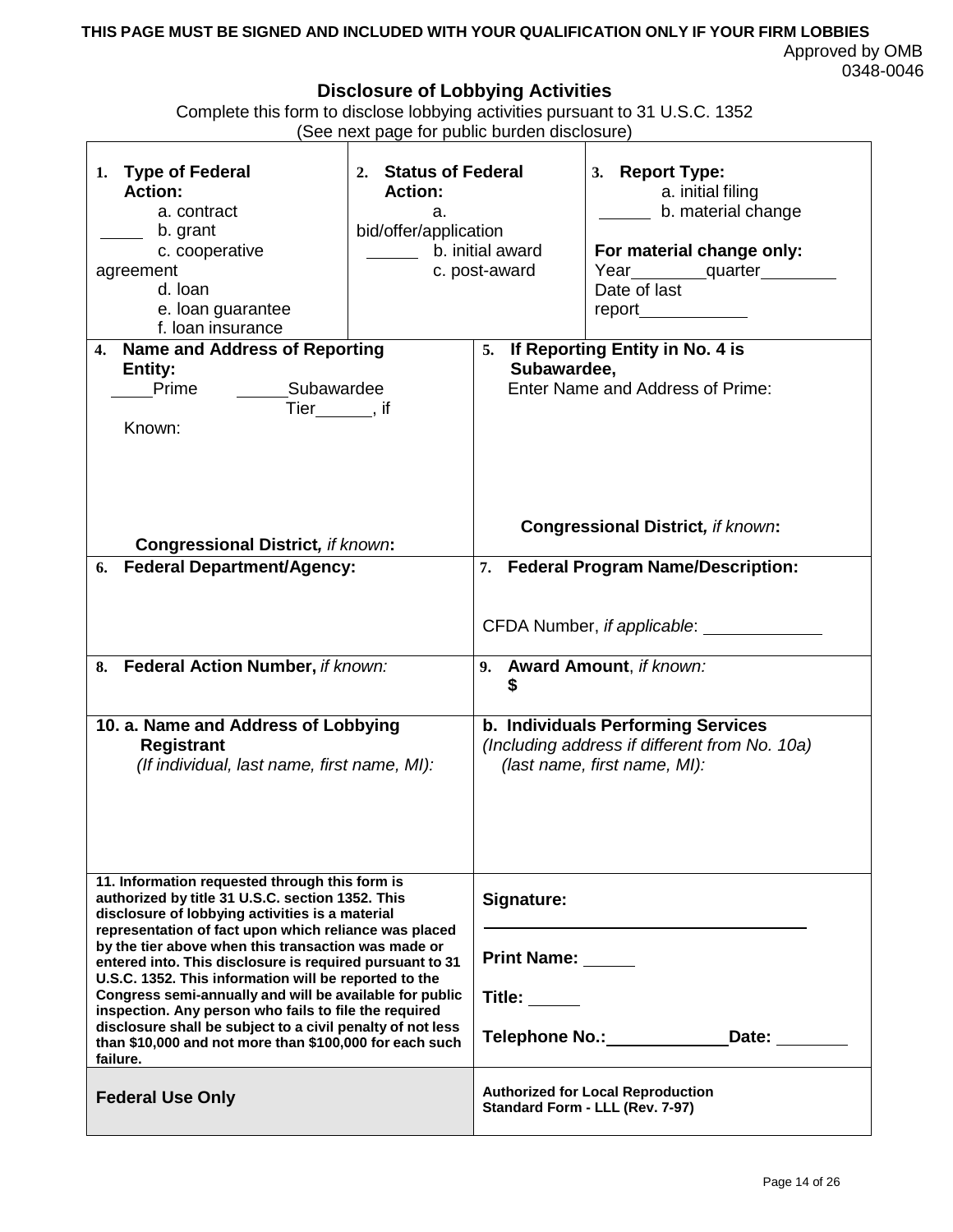#### **INSTRUCTIONS FOR COMPLETION OF SF-LLL, DISCLOSURE OF LOBBYING ACTIVITIES**

This disclosure form shall be completed by the reporting entity, whether sub awardee or prime Federal recipient, at the initiation or receipt of a covered Federal action, or a material change to a previous filing, pursuant to title 31 U.S.C. section 1352. The filing of a form is required for each payment or agreement to make payment to any lobbying entity for influencing or attempting to influence an officer or employee of any agency, a Member of Congress, an officer or employee of Congress, or an employee of a Member of Congress in connection with a covered Federal action. Complete all items that apply for both the initial filing and material change report. Refer to the implementing guidance published by the Office of Management and Budget for additional information.

1. Identify the type of covered Federal action for which lobbying activity is and/or has been secured to influence the outcome of a covered Federal action.

2. Identify the status of the covered Federal action.

3. Identify the appropriate classification of this report. If this is a follow-up report caused by a material change to the information previously reported, enter the year and quarter in which the change occurred. Enter the date of the last previously submitted report by this reporting entity for this covered Federal action.

4. Enter the full name, address, city, State and zip code of the reporting entity. Include Congressional District, if known. Check the appropriate classification of the reporting entity that designates if it is, or expects to be, a prime or subaward recipient. Identify the tier of the sub awardee, e.g., the first sub awardee of the prime is the 1st tier. Subawards include but are not limited to subcontracts, subgrants and contract awards under grants.

5. If the organization filing the report in item 4 checks "Subawardee," then enter the full name, address, city, State and zip code of the prime Federal recipient. Include Congressional District, if known.

6. Enter the name of the federal agency making the award or loan commitment. Include at least one organizational level below agency name, if known. For example, Department of Transportation, United States Coast Guard.

7. Enter the Federal program name or description for the covered Federal action (item 1). If known, enter the full Catalog of Federal Domestic Assistance (CFDA) number for grants, cooperative agreements, loans, and loan commitments.

8. Enter the most appropriate Federal identifying number available for the Federal action identified in item 1 (e.g., Request for Proposal (RFP) number; Invitations for Bid (IFB) number; grant announcement number; the contract, grant, or loan award number; the application/proposal control number assigned by the Federal agency). Included prefixes, e.g., "RFP-DE-90-001."

9. For a covered Federal action where there has been an award or loan commitment by the Federal agency, enter the Federal amount of the award/loan commitment for the prime entity identified in item 4 or 5.

10. (a) Enter the full name, address, city, State and zip code of the lobbying registrant under the Lobbying Disclosure Act of 1995 engaged by the reporting entity identified in item 4 to influence the covered Federal action.

(b) Enter the full names of the individual(s) performing services and include full address if different from 10(a). Enter Last Name, First Name, and Middle Initial (MI).

11. The certifying official shall sign and date the form, print his/her name, title, and telephone number.

According to the Paperwork Reduction Act, as amended, no persons are required to respond to a collection of information unless it displays a valid OMB control Number. The valid OMB control number for this information collection is OMB No. 0348-0046. Public reporting burden for this collection of information is estimated to average 10 minutes per response, including time for reviewing instructions, searching existing data sources, gathering and maintaining the data needed, and completing and reviewing the collection of information. Send comments regarding the burden estimate or any other aspect of this collection of information, including suggestions for reducing this burden, to the Office of Management and Budget, Paperwork Reduction Project (0348-0046), Washington, DC 20503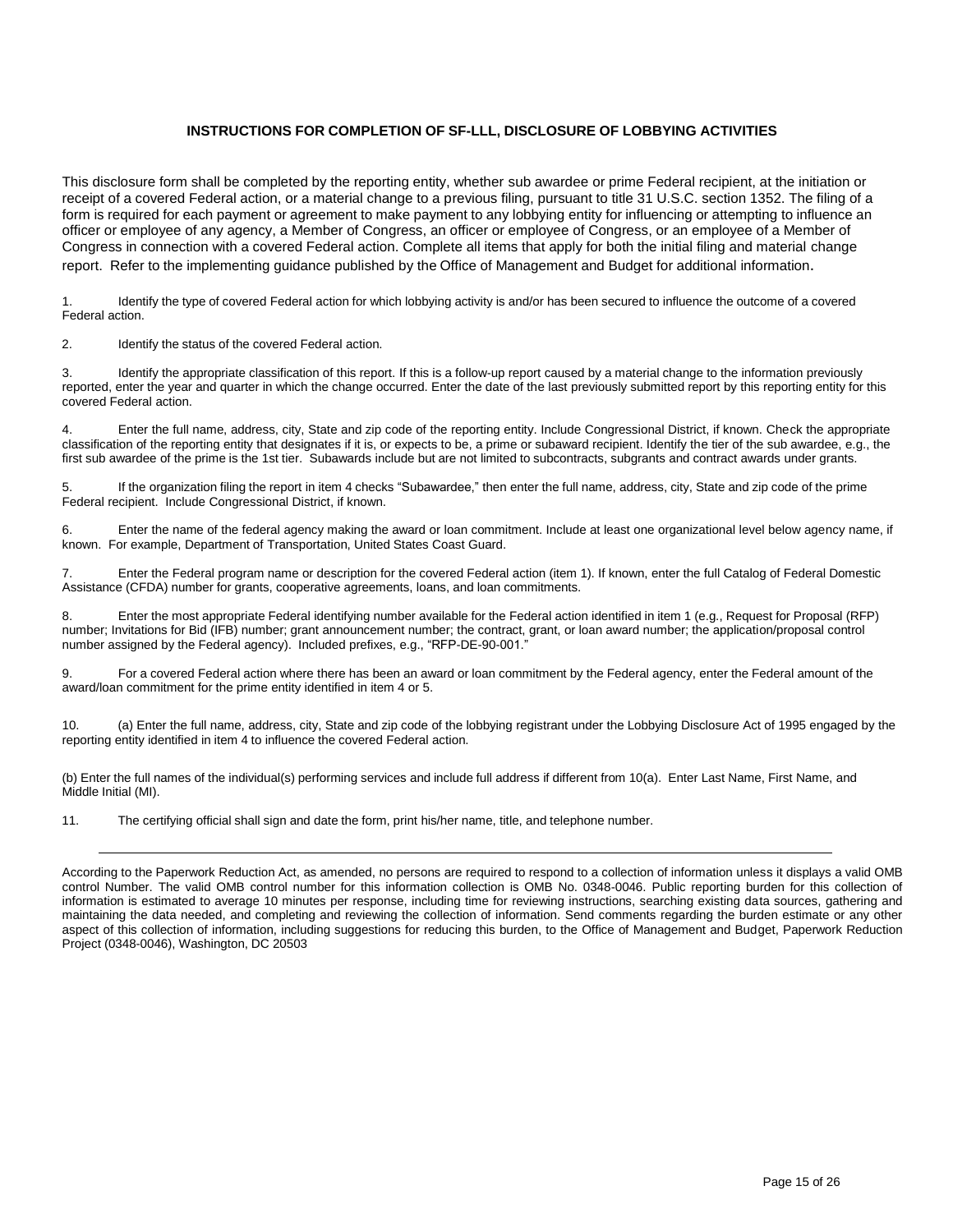# **MWSBE Form for Goods and Services FEDERAL UNIFORM GUIDANCE**

## **Minority, Women, and Small Business Enterprise (MWSBE) Certification**

Entities should indicate their MWSBE status when responding to this Competitive Informal Quote Check all that apply:

- □ Minority Owned Business
- □ Women Owned Business
- □ Small Business Enterprise
- □ Yes, I certify that my company has been certified by a bona fide certifying entity as a Historically Underutilized Business (HUB), including by way of example, and not limitation, such as the North Carolina Department of Administration, Carolinas Minority Supplier Development Council, National Minority Supplier Development Council, Women Business Enterprise Network Council, Greater Women's Business Council and/or City of Charlotte Small Business Enterprise Certification. **I have attached a copy of our certification to this form.**
- □ **No**, my company has not yet received MWSBE certification.
- □ **No**, my company is not a minority, woman, or small business enterprise.

Company Name (Please Print) Signature of Authorized Representative

Print Authorized Representative Name

Date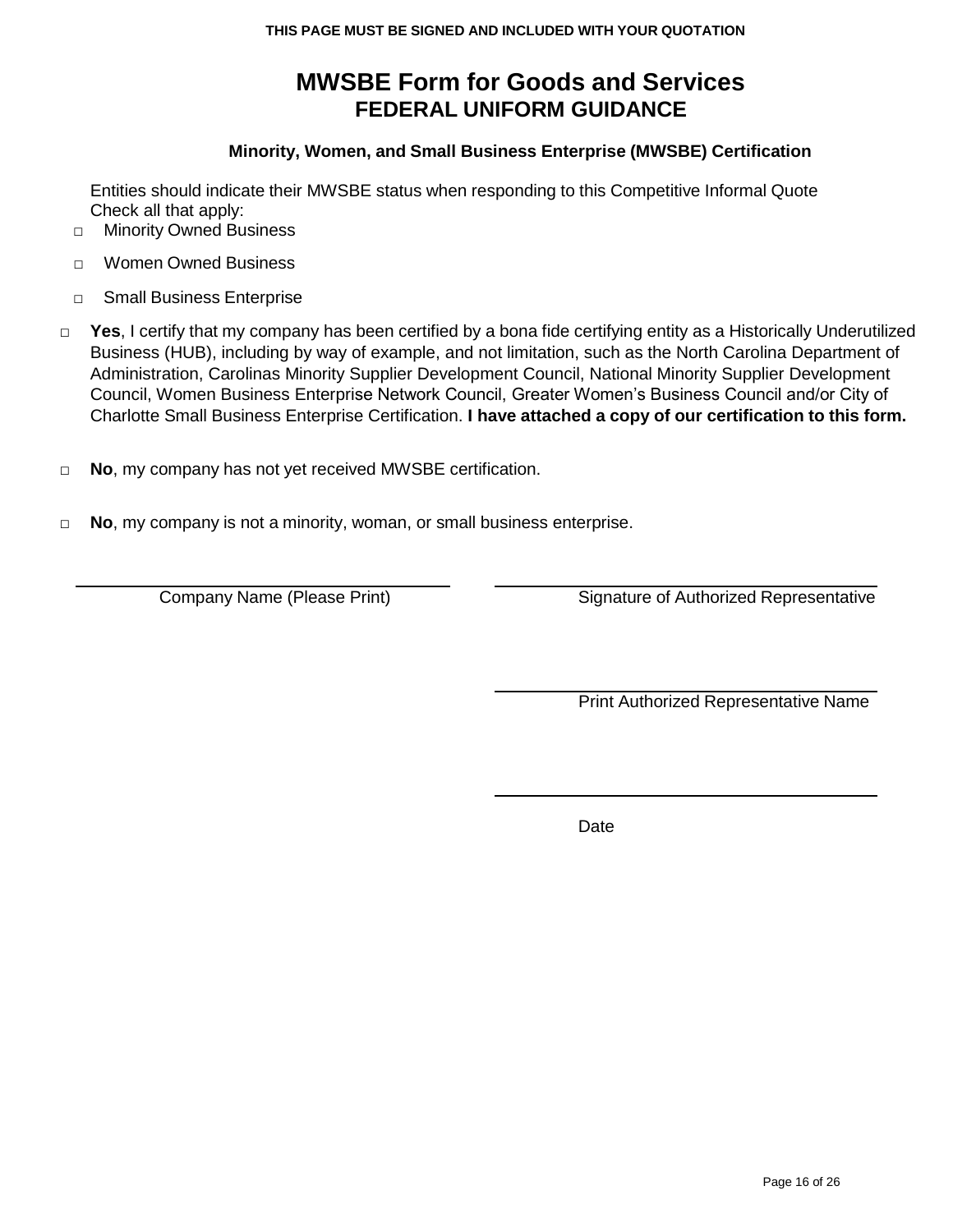# **Minority, Women, Small Business Enterprise Information**

Charlotte-Mecklenburg Board of Education (CMBE) promotes full and equal access to business opportunities with Charlotte-Mecklenburg Schools (CMS). Minority-owned, women-owned, and small business enterprises (collectively "M/W/SBE") as well as other responsible vendors shall have a fair and reasonable opportunity to participate in CMS business opportunities.

Prime suppliers (i.e., those who deal directly with CMS) should support Charlotte-Mecklenburg School's M/W/SBE Program by making an effort to engage minority, women, and/or small businesses as subcontractors for goods and services for CMS to the extent available. Prime supplier's spending with M/W/SBE subcontractors constitutes Second Tier supplier diversity spending by CMS and the results of Second Tier spending is tracked within our program.

Each bidder or respondent to the solicitation shall submit with their bid the M/W/SBE Utilization Form. A listing of M/W/SBE firms and the CMS M/W/SBE guidelines may be obtained by contacting the M/W/SBE Administrator at 980-343-8638.

**Failure to complete and submit the following M/W/SBE Utilization Form may render this quotation response invalid.**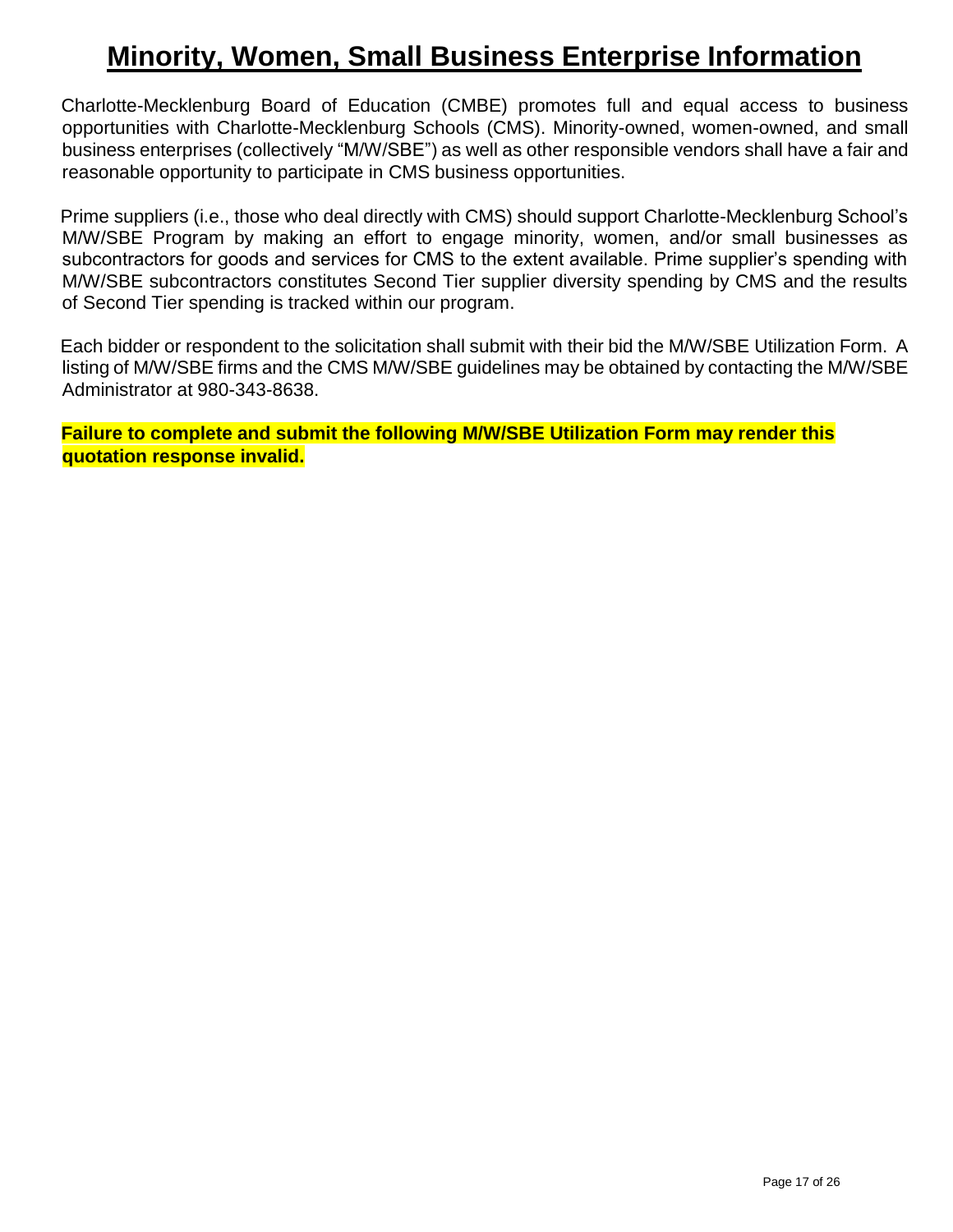# **MINORITY, WOMEN, SMALL BUSINESS ENTERPRISE (M/W/SBE) Utilization Form**

# **For: Purchases of Goods and Services**

| We,          |                        | do certify that on the |
|--------------|------------------------|------------------------|
|              | (Bidder)               |                        |
|              |                        |                        |
|              | (Bid Description)      |                        |
|              |                        |                        |
| (Bid Number) | (Dollar Amount of Bid) |                        |

This form must be completed & NOTARIZED regardless of the amount or lack of M/W/SBE participation attained.

I will expend a minimum of warrally to the total dollar amount of the contract with minority, women, or small business enterprises. M/W/SBEs will be employed as vendors, suppliers, or providers of professional services. Such work will be subcontracted to the following firms listed below.

Attach additional sheets if required

| Name and Address |          | *M/W/SBE   Work description | <b>Dollar Value</b> |
|------------------|----------|-----------------------------|---------------------|
|                  | Category |                             |                     |
|                  |          |                             |                     |
|                  |          |                             |                     |
|                  |          |                             |                     |
|                  |          |                             |                     |
|                  |          |                             |                     |

\*M/W/SBE categories: Black, African American (**B**), Hispanic (**H**), Asian American (**A**) Native American Indian (N), Female (**F**), Small (**S**), or socially and Economically Disadvantaged (**D**)

The undersigned will enter into a formal agreement with Minority/Women/ Small Business Firms for work listed in this schedule conditional upon execution of a contract with the Charlotte-Mecklenburg Board of Education. Failure to fulfill this commitment may constitute a breach of the contract.

The undersigned hereby certifies that he or she has read the terms of this commitment and is authorized to bind the bidder to the commitment herein set forth.

| Date: and the state of the state of the state of the state of the state of the state of the state of the state of the state of the state of the state of the state of the state of the state of the state of the state of the | Name of Authorized Officer: Name of Authorized Officer:                                                                                                                                                                                                                                                                                                                                                                                                                                                          |  |
|-------------------------------------------------------------------------------------------------------------------------------------------------------------------------------------------------------------------------------|------------------------------------------------------------------------------------------------------------------------------------------------------------------------------------------------------------------------------------------------------------------------------------------------------------------------------------------------------------------------------------------------------------------------------------------------------------------------------------------------------------------|--|
| <b>SEAL</b>                                                                                                                                                                                                                   | Signature:                                                                                                                                                                                                                                                                                                                                                                                                                                                                                                       |  |
|                                                                                                                                                                                                                               |                                                                                                                                                                                                                                                                                                                                                                                                                                                                                                                  |  |
|                                                                                                                                                                                                                               | County of <u>substantial and the set of the set of the set of the set of the set of the set of the set of the set of the set of the set of the set of the set of the set of the set of the set of the set of the set of the set </u><br>State of the state of the state of the state of the state of the state of the state of the state of the state of the state of the state of the state of the state of the state of the state of the state of the state of the s<br>Subscribed and sworn to before me this |  |
|                                                                                                                                                                                                                               | day of 2022                                                                                                                                                                                                                                                                                                                                                                                                                                                                                                      |  |
|                                                                                                                                                                                                                               |                                                                                                                                                                                                                                                                                                                                                                                                                                                                                                                  |  |
|                                                                                                                                                                                                                               | My commission expires                                                                                                                                                                                                                                                                                                                                                                                                                                                                                            |  |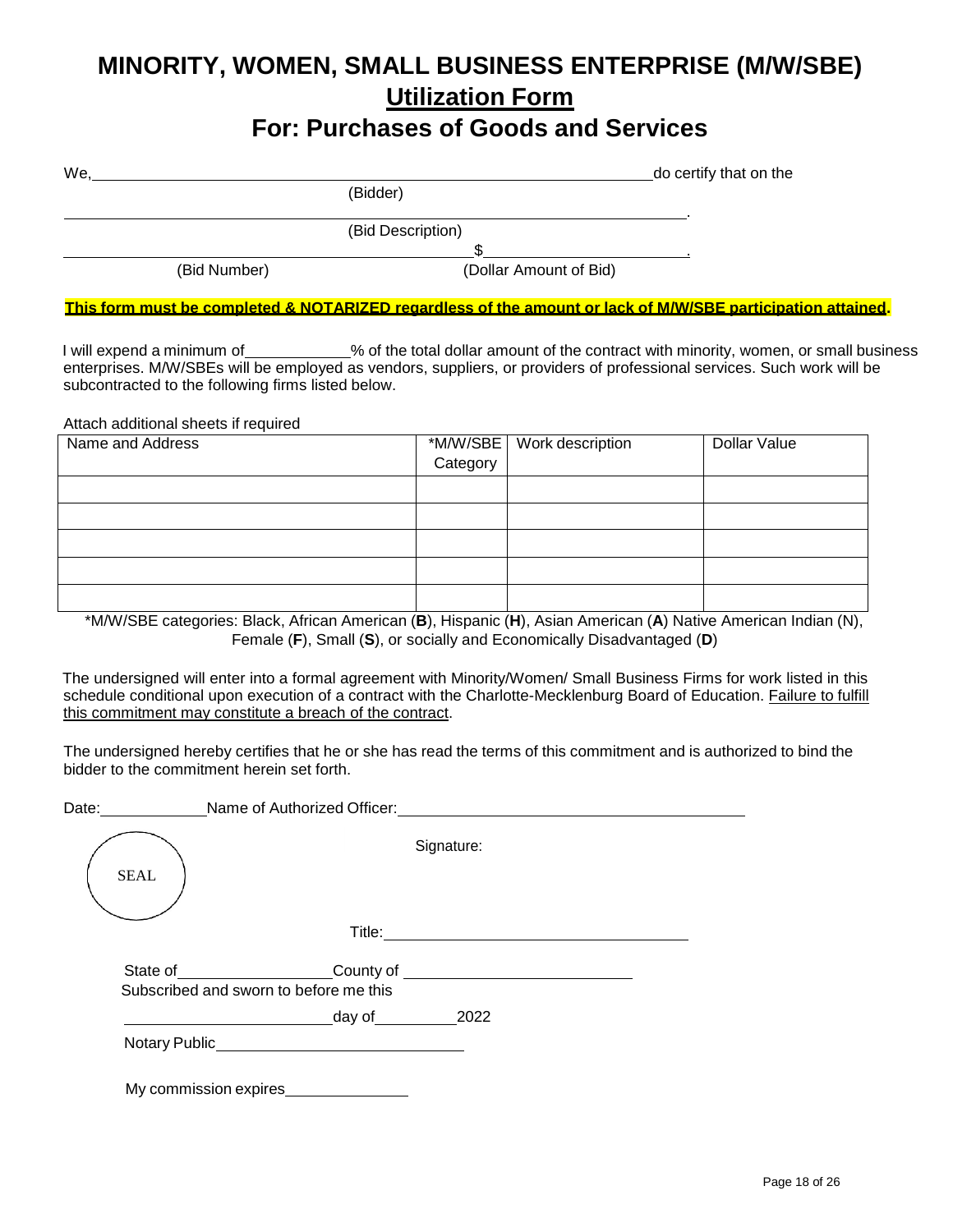# **THE CHARLOTTE-MECKLENBURG BOARD OF EDUCATION STANDARD TERMS AND CONDITIONS**

- **1. ACCEPTANCE:** Seller's acknowledgment of the terms of this purchase order (this "Order"), without timely express written objection, or Seller's shipment or performance of any part of this Order, constitutes an agreement to (i) all terms and conditions set forth or referenced herein and on the face of this Order, (ii) on any attachments hereto, (iii) any applicable solicitation documentation related to this Order (including without limitation any request for proposals or invitation for bids or Seller's response thereto) that deal with the same subject matter as this Order, and (iv) any other terms and conditions of a written agreement signed by Seller and The Charlotte Mecklenburg Board of Education ("CMBE") that deals with the same subject matter as this Order (collectively, the "Contract Documents"). The terms and provisions set forth in the Contract Documents shall constitute the entire agreement between Seller and CMBE with respect to the purchase by CMBE of the (i) goods ("Goods") and/or (ii) services provided or work performed ("Services") as described in the Contract Documents. The agreements set forth in the Contract Documents are sometimes referred to herein as the "Contract." In the event of any conflict between any terms and conditions of the Contract Documents, the terms and conditions most favorable to CMBE shall control. This Order constitutes an offer by CMBE and expressly limits acceptance to the terms and conditions stated herein. No additional or supplemental provision or provisions in variance herewith that may appear in Seller's quotation, acknowledgment, invoice, or in any other communication from Seller to CMBE shall be deemed accepted by or binding on CMBE. CMBE hereby expressly rejects all such provisions which supplement, modify or otherwise vary from the terms of the Contract Documents, and such provisions are superseded by the terms and conditions stated in the Contract Documents, unless and until CMBE's authorized representatives expressly assent, in writing, to such provisions. Stenographic and clerical errors and omissions by CMBE are subject to correction.
- **2. QUANTITIES:** Shipments must equal exact amounts ordered unless otherwise agreed in writing by CMBE. The award of a term contract neither implies nor guarantees any minimum or maximum purchases.
- **3. PRICES:** If Seller's price or the regular market price of any of the Goods or Services covered hereunder is lower than the price stated in the Contract Documents on the date of shipment of such Goods or Services, Seller agrees to give CMBE the benefit of such lower price on any such Goods or Services. In no event shall Seller's price be higher than the price last quoted or last charged to CMBE unless otherwise agreed in writing. No charges for transportation, boxing, crating, etc. are allowable unless such charges are included in the Contract Documents.
- **4. INVOICES:** It is understood and agreed that orders will be shipped at the established Contract prices in effect on dates orders are placed. Invoicing at variance with this provision may subject the Contract to cancellation. Applicable North Carolina sales tax shall be invoiced as a separate item. Invoices shall be sent to CMBE's accounts payable department with a copy to the CMBE Project Coordinator.
- **5. FREIGHT ON BOARD:** All shipments of Goods are FOB destination unless otherwise stated in the Contract Documents.
- **6. TAXES:** Applicable taxes shall be invoiced as a separate item.
- **7. PAYMENT TERMS:** Payment terms are Net 30 days after receipt of correct invoice or acceptance of Goods or Services, whichever is later.
- **8. CONDITION AND PACKAGING:** Unless otherwise provided by special terms and conditions or specifications, it is understood and agreed that any item offered or shipped has not been sold or used for any purpose and shall be in first class condition. All containers/packaging shall be suitable for handling, storage or shipment.
- **9. DELAY IN SHIPMENT:** Time and date of delivery are of the essence, except when delay is due to causes beyond Seller's reasonable control and without Seller's fault or negligence.
- **10. RISK OF LOSS:** Seller shall have the risk of loss of and damage to the Goods subject to the Contract Documents until such Goods are delivered to the destination and accepted by CMBE or its nominee.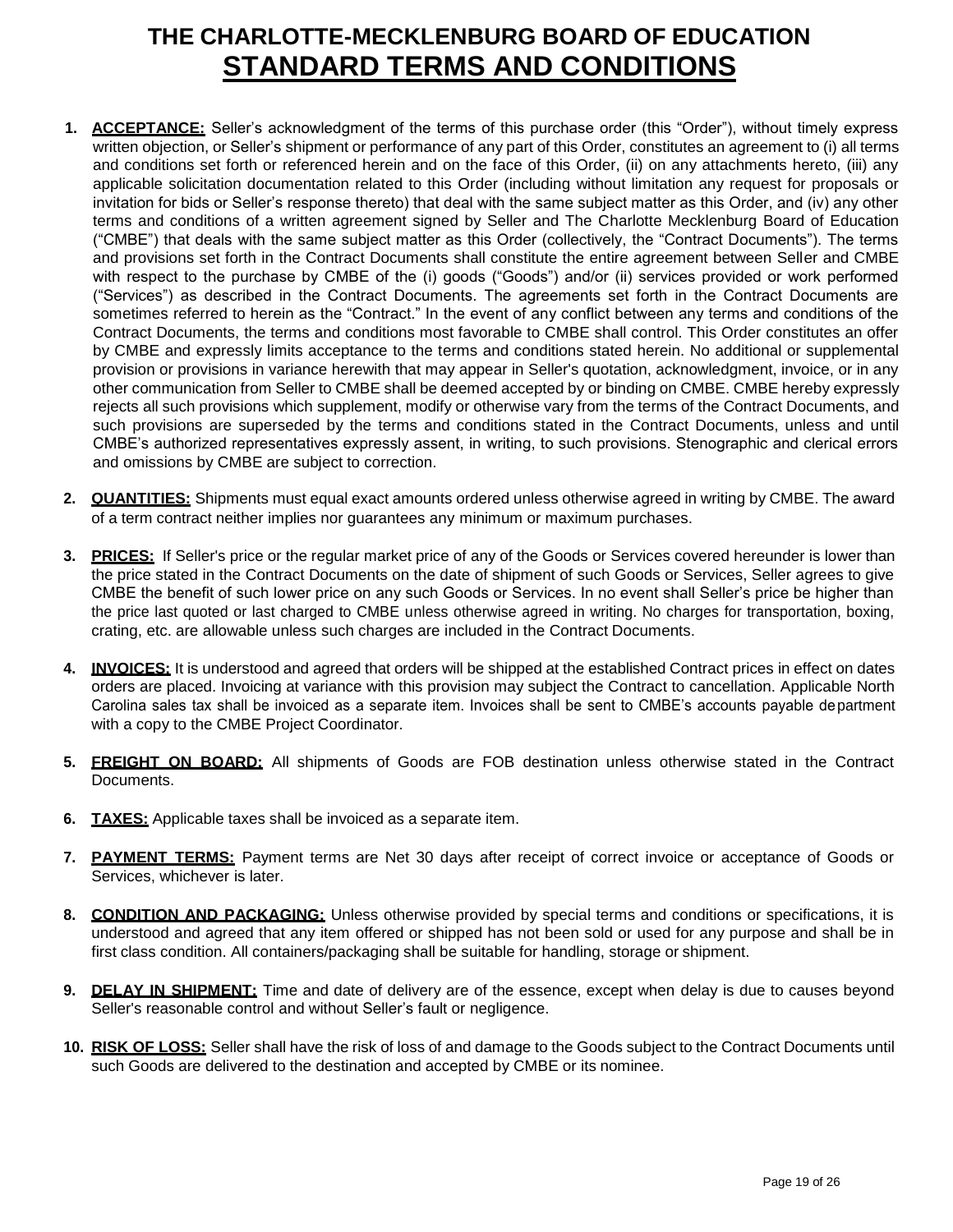- **11. REJECTION:** All Goods and Services shall be received subject to CMBE's inspection. Goods or Services that are defective in workmanship or material or otherwise not in conformity with the requirements of the Contract Documents may be rejected and returned at Seller's expense or may be accepted at a reduced price. CMBE may require Seller to promptly replace or correct any rejected Goods or Services and, if Seller fails to do so, CMBE may contract with a third party to replace such Goods and Services and charge Seller the additional cost.
- **12. COMPLIANCE WITH ALL LAWS:** Seller warrants that all performance hereunder shall be in accordance with all applicable federal, state and local laws, regulations and orders.
- **13. REGISTERED SEX OFFENDERS:** Contractor acknowledges that CMBE Policy ADDA, "Registered Sex Offenders," prohibits anyone registered or required to register as a sex offender from being present on any CMBE Property for any reason, whether before, during or after school hours, or on or off of CMS property. Contractor expressly agrees that it, and any of its employees, will comply with this policy and acknowledges that any individuals that violate this policy are subject to removal from CMS Property by CMS and/or law enforcement officials and may also be subject to criminal prosecution. If Contractor, any of Contractor's employees, or any of Contractor's subcontractors or employees of subcontractors will have any direct interaction with students, then Contractor or the subcontractor must (i) on an annual basis conduct a check of the N.C. Sex Offender and Public Protection Registration Program, the N.C. Sexually Violent Predator Registration Program and the National Sex Offender Registry for all such employees; and (ii) prohibit individuals listed on such registries from being on CMS Property.
- **14. WARRANTIES:** Seller warrants that all Goods and Services delivered hereunder will be free from defects in materials and workmanship and will conform strictly to the specifications, drawings, or samples specified or furnished. This warranty shall survive any inspection, delivery, acceptance or payment by CMBE of the Goods and Services and shall run to CMBE and any user of the Goods or Services. This express warranty is in addition to Seller's implied warranties of merchantability and fitness for a particular purpose which shall not be disclaimed. In addition to any other rights available at law or equity, CMBE shall be entitled to all rights and remedies provided by the Uniform Commercial Code, Chapter 25 of the North Carolina General Statutes, for breach of express warranties and implied warranties of merchantability or fitness for a particular purpose, including but not limited to consequential and incidental damages.
- **15. INDEMNIFICATION:** Seller shall indemnify and hold harmless CMBE, its officers, agents, employees and assigns from and against all claims, losses, costs, damages, expenses, attorneys' fees and liability that any of them may sustain (a) arising out of Seller's failure to comply with any applicable law, ordinance, regulation, or industry standard or (b) arising directly or indirectly out of Seller's performance or lack of performance of the terms and conditions of the Contract. In the event that any Goods or Services sold and delivered or sold and performed under the Contract Documents shall be defective in any respect whatsoever, Seller shall indemnify and save harmless CMBE, its officers, agents, employees and assigns from all loss or the payment of all sums of money by reason of all accidents, injuries or damages to persons or property that shall happen or occur in connection with the use or sale of such Goods or Services and are contributed to by said condition. In the event Seller, its employees, agents, subcontractors and or lower-tier subcontractors enter premises occupied by or under the control of CMBE in the performance of the Contract Documents, Seller agrees that it will indemnify and hold harmless CMBE, its officers, agents, employees and assigns, from any loss, costs, damage, expense or liability by reason of property damage or personal injury of whatsoever nature or kind arising out of, as a result of, or in connection with such entry.
- **16. INSURANCE:** Unless such insurance requirements are waived or modified by CMBE or the Charlotte-Mecklenburg Department of Insurance and Risk Management ("DIRM"), Seller certifies that it currently has and agrees to purchase and maintain during its performance under the Contract the following insurance from one or more insurance companies acceptable to CMBE and authorized to do business in the State of North Carolina: Automobile - Seller shall maintain bodily injury and property damage liability insurance covering all owned, non-owned and hired automobiles. The policy limits of such insurance shall not be less than \$1,000,000 combined single limit each person/each occurrence. Commercial General Liability - Seller shall maintain commercial general liability insurance that shall protect Seller from claims of bodily injury or property damage which arise from performance under the Contract. This insurance shall include coverage for contractual liability. The policy limits of such insurance shall not be less than \$1,000,000 combined single limit each occurrence/annual aggregate. Worker's Compensation and Employers' Liability Insurance - If applicable to Seller, Seller shall meet the statutory requirements of the State of North Carolina for worker's compensation coverage and employers' liability insurance. Seller shall also provide any other insurance or bonding specifically recommended in writing by the DIRM or required by applicable law.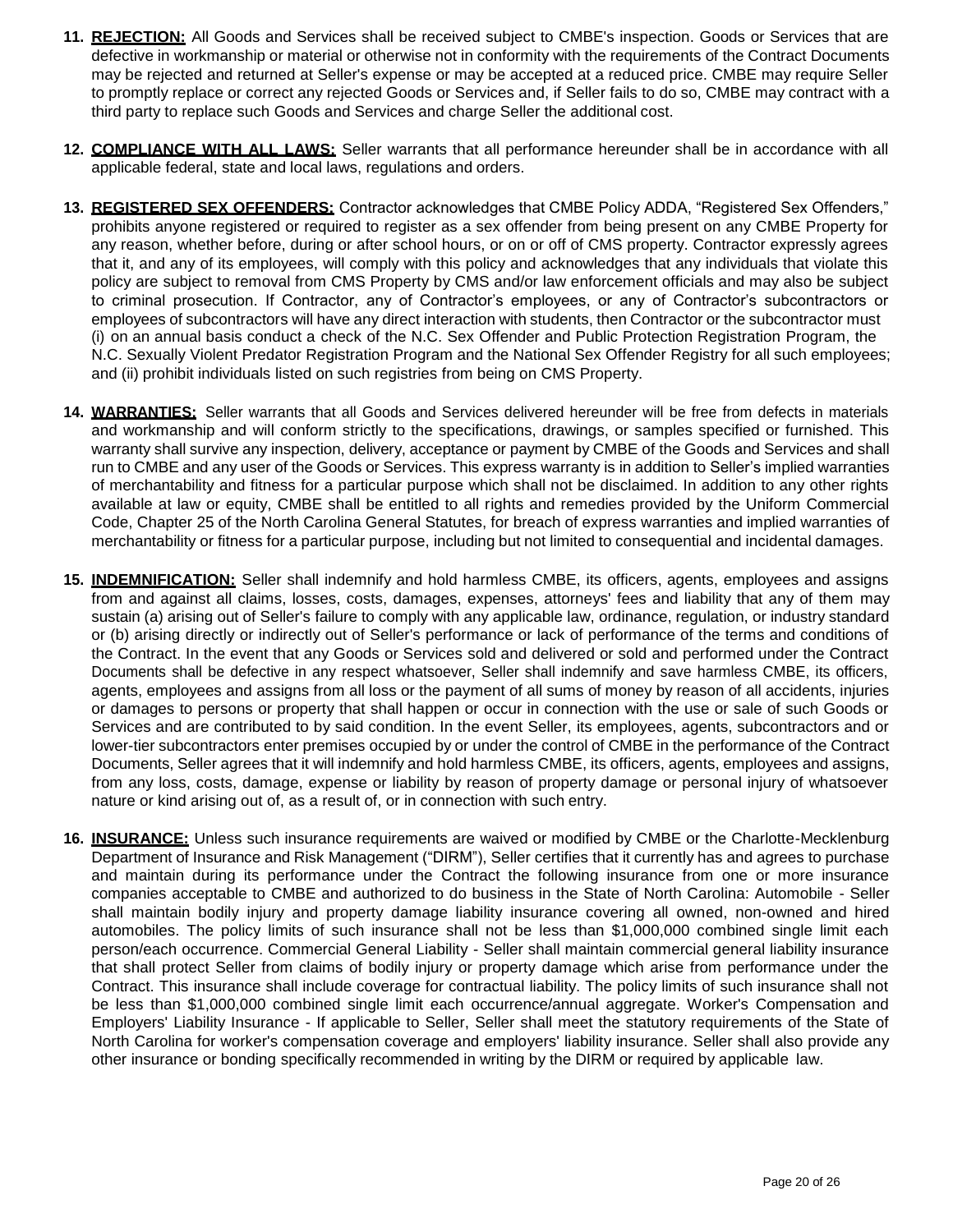Certificates of such insurance shall be furnished by Seller to CMBE and shall contain the provision that CMBE be given 30 days' written notice of any intent to amend or terminate by either Seller or the insuring company. Failure to furnish insurance certificates or to maintain such insurance shall be a default under the Contract and shall be grounds for immediate termination of the Contract.

- **17. TERMINATION FOR CONVENIENCE:** In addition to all of the other rights which CMBE may have to cancel this Order, CMBE shall have the further right, without assigning any reason therefore, to terminate any work under the Contract Documents, in whole or in part, at any time at its complete discretion by providing 10 days' notice in writing from CMBE to Seller. If the Contract is terminated by CMBE in accordance with this paragraph, Seller will be paid in an amount which bears the same ratio to the total compensation as does the Goods or Services actually delivered or performed to the total originally contemplated in the Contract. CMBE will not be liable to Seller for any costs for completed Goods, Goods in process or materials acquired or contracted for, if such costs were incurred prior to the date of this Order.
- **18. TERMINATION FOR DEFAULT:** CMBE may terminate the Contract, in whole or in part, immediately and without prior notice upon breach of the Contract by Seller. In addition to any other remedies available to CMBE law or equity, CMBE may procure upon such terms as CMBE shall deem appropriate, Goods or Services substantially similar to those so terminated, in which case Seller shall be liable to CMBE for any excess costs for such similar supplies or services and any expenses incurred in connection therewith.
- **19. CONTRACT FUNDING:** It is understood and agreed between Seller and CMBE that CMBE's obligation under the Contract is contingent upon the availability of appropriated funds from which payment for Contract purposes can be made. No legal liability on the part of CMBE for any payment may arise until funds are made available to CMBE's Finance Officer and until Seller receives notice of such availability. Should such funds not be appropriated or allocated, the Contract shall immediately be terminated. CMBE shall not be liable to Seller for damages of any kind (general, special, consequential or exemplary) as a result of such termination.
- **20. ACCOUNTING PROCEDURES:** Seller shall comply with any accounting and fiscal management procedures prescribed by CMBE to apply to the Contract and shall assure such fiscal control and accounting procedures as may be necessary for proper disbursement of and accounting for all project funds.
- **21. IMPROPER PAYMENTS:** Seller shall assume all risks attendant to any improper expenditure of funds under the Contract. Seller shall refund to CMBE any payment made pursuant to the Contract if it is subsequently determined by audit that such payment was improper under any applicable law, regulation or procedure. Seller shall make such refunds within 30 days after CMBE notifies Seller in writing that a payment has been determined to be improper.
- **22. CONTRACT TRANSFER:** Seller shall not assign, subcontract or otherwise transfer any interest in the Contract without the prior written approval of CMBE.
- **23. CONTRACT PERSONNEL:** Seller agrees that it has, or will secure at its own expense, all personnel required to perform the services set forth in the Contract.
- **24. KEY PERSONNEL:** Seller shall not substitute for key personnel (defined as those individuals identified by name or title in the Contract Documents or in written communication from Seller) assigned to the performance of the Contract without prior written approval from CMBE Project Coordinator (the individual at CMBE responsible for administering the Contract).
- **25. CONTRACT MODIFICATIONS:** The Contract may be amended only by written amendment duly executed by both CMBE and Seller. However, minor modifications may be made by CMBE Project Coordinator to take advantage of unforeseen opportunities that: (a) do not change the intent of the Contract or the scope of Seller's performance; (b) do not increase Seller's total compensation or method of payment; and (c) either improve the overall quality of the product or service to CMBE without increasing the cost or reduce the total cost of the product or service without reducing the quantity or quality. All such minor modifications to the Contract must be recorded in writing and signed by both the Project Coordinator and Seller and placed on file with the Contract. No price adjustments will be made unless the procedure has been included in the Contract and a maximum allowable amount stipulated.
- **26. RELATIONSHIP OF PARTIES:** Seller is an independent contractor and not an employee of CMBE. The conduct and control of the work will lie solely with Seller. The Contract shall not be construed as establishing a joint venture,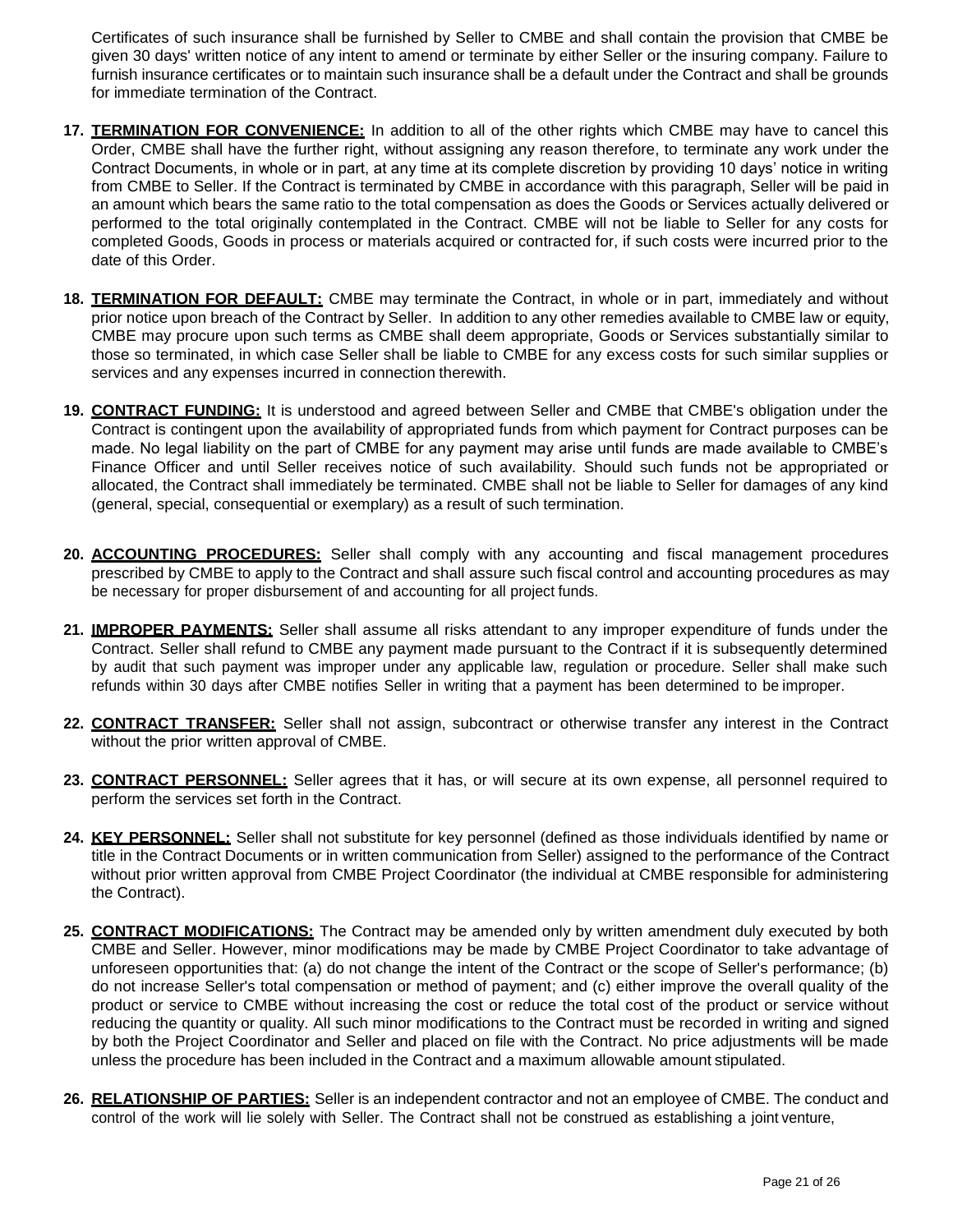partnership or any principal-agent relationship for any purpose between Seller and CMBE. Employees of Seller shall remain subject to the exclusive control and supervision of Seller, which is solely responsible for their compensation.

- **27. ADVERTISEMENT:** The Contract will not be used in connection with any advertising by Seller without prior written approval by CMBE.
- **28. NONDISCRIMINATION:** During the performance of the Contract, Seller shall not discriminate against or deny the Contract's benefits to any person on the basis of sexual orientation, national origin, race, ethnic background, color, religion, gender, age or disability.
- **29. CONFLICT OF INTEREST:** Seller represents and warrants that no member of CMBE or any of its employees or officers who may obtain a direct benefit, personal gain or advantage for themselves or a relative or associate as a result of the Contract, subcontract or other agreement related to the Contract is in a position to influence or has attempted to influence the making of the Contract, has been involved in making the Contract, or will be involved in administering the Contract. Seller shall cause this paragraph to be included in all Contracts, subcontracts and other agreements related to the Contract.
- **30. GRATUITIES TO CMBE:** The right of Seller to proceed may be terminated by written notice if CMBE determines that Seller, its agent or another representative offered or gave a gratuity to an official or employee of CMBE in violation of policies of CMBE.
- **31. KICKBACKS TO SELLER:** Seller shall not permit any kickbacks or gratuities to be provided, directly or indirectly, to itself, its employees, subcontractors or subcontractor employees for the purpose of improperly obtaining or rewarding favorable treatment in connection with a CMBE Contract or in connection with a subcontract relating to a CMBE Contract. When Seller has grounds to believe that a violation of this clause may have occurred, Seller shall promptly report to CMBE in writing the possible violation.
- **32. MONITORING AND EVALUATION:** Seller shall cooperate with CMBE, or with any other person or agency as directed by CMBE, in monitoring, inspecting, auditing or investigating activities related to the Contract. Seller shall permit CMBE to evaluate all activities conducted under the Contract. CMBE has the right at its sole discretion to require that Seller remove any employee of Seller from CMBE property and from performing services under the Contract following provision of notice to Seller of the reasons for CMBE's dissatisfaction with the services of Seller's employee.
- **33. FINANCIAL RESPONSIBILITY:** Seller is financially solvent and able to perform under the Contract. If requested by CMBE, Seller agrees to provide a copy of its latest audited annual financial statements or other financial statements as deemed acceptable by CMBE's Finance Officer. In the event of any proceedings, voluntary or involuntary, in bankruptcy or insolvency by or against Seller, the inability of Seller to meet its debts as they become due or in the event of the appointment, with or without Seller's consent, of an assignee for the benefit of creditors or of a receiver, then CMBE shall be entitled, at its sole option, to cancel any unfilled part of the Contract without any liability whatsoever.
- **34. GOVERNMENTAL RESTRICTIONS:** In the event any governmental restrictions are imposed which necessitate alteration of the material, quality, workmanship or performance of the items offered prior to their delivery, it shall be the responsibility of the Seller to notify, in writing, the issuing purchasing office at once, indicating the specific regulation which required such alterations. CMBE reserves the right to accept any such alterations, including any price adjustments occasioned thereby, or to cancel the Contract.
- **35. INSPECTION AT SELLER'S SITE:** CMBE reserves the right to inspect, at a reasonable time, the equipment/item, plant or other facilities of a prospective contractor prior to Contract award, and during the Contract term as necessary for CMBE determination that such equipment/item, plant or other facilities conform with the specifications/requirements and are adequate and suitable for the proper and effective performance of the Contract.
- **36. CONFIDENTIAL INFORMATION:** Student Information: If, during the course of Seller's performance of the Contract, Seller should obtain any information pertaining to the students' official records, Seller agrees to keep any such information confidential and to not disclose or permit it to be disclosed, directly or indirectly, to any person or entity. The Contract shall not be construed by either party to constitute a waiver of or to in any manner diminish the provisions for confidentiality of students' records. Additionally, pursuant to N.C.G.S. 115C-401.1, it is unlawful for a personwho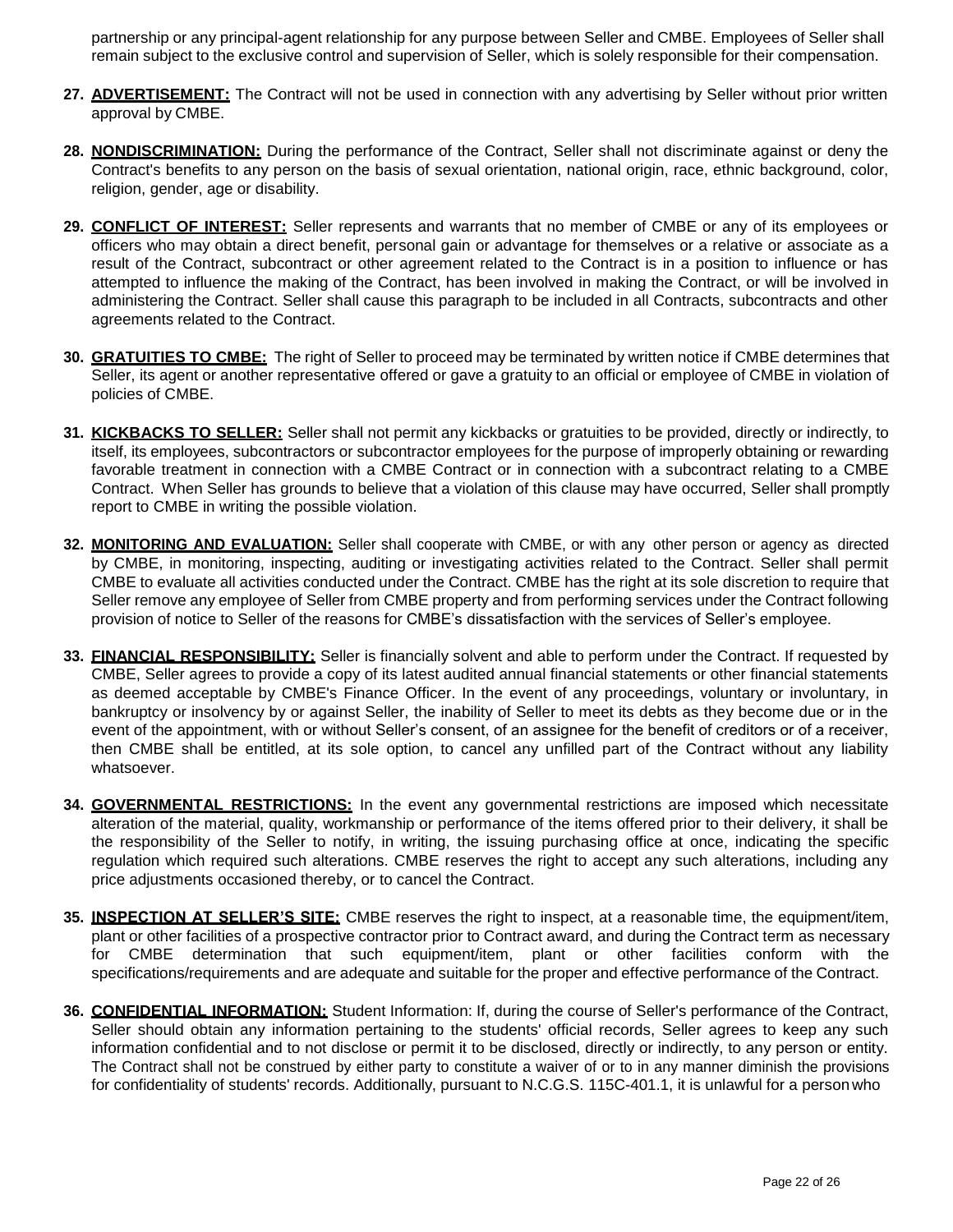enters into a contract with a local board of education to sell personally identifiable information that is obtained from a student as a result of that person's performance under the Contract. Employee Personnel Information: If, during the course of Seller's performance of the Contract, Seller should obtain any information pertaining to employees of CMBE's personnel records, Seller agrees to keep any such information confidential and to not disclose or permit it to be disclosed, directly or indirectly, to any person or entity. Other Confidential Information: (a) Seller agrees that it will at all times hold in confidence for CMBE all designs, know-how, techniques, devices, drawings, specifications, patterns, technical information, documents, business plans, item requirements, forecasts and similar data, oral, written or otherwise, conveyed by CMBE to Seller in connection herewith or procured, developed, produced, manufactured or fabricated by Seller in connection herewith or procured, developed, produced, manufactured or fabricated by Seller in connection with Seller's performance hereunder (collectively, "Information"). Seller shall exercise the same degree of care to prevent disclosure of any Information to others as it takes to preserve and safeguard its own proprietary information, but in any event, no less than a reasonable degree of care. Seller shall not, without the prior written consent of CMBE, reproduce any Information; nor disclose Information to any party; nor use any Information for any purpose other than performance for the benefit of Seller hereunder. (b) Any technical knowledge or information of Seller which Seller shall have disclosed or may hereafter disclose to CMBE in connection with the Goods or other performance covered by the Contract shall not, unless otherwise specifically agreed upon in writing by CMBE, be deemed to be confidential or proprietary information and shall be acquired by CMBE free from any restrictions as part of the consideration of the Contract.

- **37. INTELLECTUAL PROPERTY:** Seller agrees, at its own expense, to indemnify, defend and save CMBE harmless from all liability, loss or expense, including costs of settlement and attorney's fees, resulting from any claim that CMBE's use, possession or sale of the Goods or Services infringes any copyright, patent or trademark or is a misappropriation of any trade secret.
- **38. NO PRE-JUDGMENT OR POST-JUDGMENT INTEREST:** In the event of any action by Seller for breach of contract in connection with the Contract, any amount awarded shall not bear interest either before or after any judgment, and Seller specifically waives any claim for interest.
- **39. BACKGROUND CHECKS:** At the request of CMBE's Project Coordinator, Seller (if an individual) or any individual employees of Seller shall submit to CMBE criminal background check and drug testing procedures.
- **40. MEDIATION:** If a dispute arises out of or relates to the Contract, or the breach of the Contract, and if the dispute cannot be settled through negotiation, the parties agree to try in good faith to settle the dispute by mediation administered by the American Arbitration Association under its Commercial Mediation Rules before resorting to litigation.
- **41. NO THIRD-PARTY BENEFITS:** The Contract shall not be considered by Seller to create any benefits on behalf of any third party. Seller shall include in all contracts, subcontracts or other agreements relating to the Contract an acknowledgment by the contracting parties that the Contract creates no third-party benefits.
- **42. FORCE MAJEURE:** If CMBE is unable to perform its obligations or to accept the services or goods because of Force Majeure (as hereinafter defined), the time for such performance by CMBE or acceptance of services will be equitably adjusted by allowing additional time for performance or acceptance of services equal to any periods of Force Majeure. "Force Majeure" shall mean any delays caused by acts of God, riot, war, terrorism, inclement weather, labor strikes, material shortages and other causes beyond the reasonable control of CMBE.
- **43. OWNERSHIP OF DOCUMENTS:** All documents created pursuant to the Contract shall, unless expressly provided otherwise in writing, be owned by CMBE. Upon the termination or expiration of the Contract, any and all finished or unfinished documents and other materials produced by Seller pursuant to the Contract shall, at the request of CMBE, be turned over to CMBE. Any technical knowledge or information of Seller which Seller shall have disclosed or may hereafter disclose to CMBE shall not, unless otherwise specifically agreed upon in writing by CMBE, be deemed to be confidential or proprietary information and shall be acquired by CMBE free from any restrictions as part of the consideration of the Contract.
- **44. STRICT COMPLIANCE:** CMBE may at any time insist upon strict compliance with these terms and conditions notwithstanding any previous course of dealing or course of performance between the parties to the contrary.
- **45. GENERAL PROVISIONS:** CMBE's remedies as set forth herein are not exclusive. Any delay or omission in exercising any right hereunder, or any waiver of any single breach or default hereunder, shall not be deemed to be a waiver of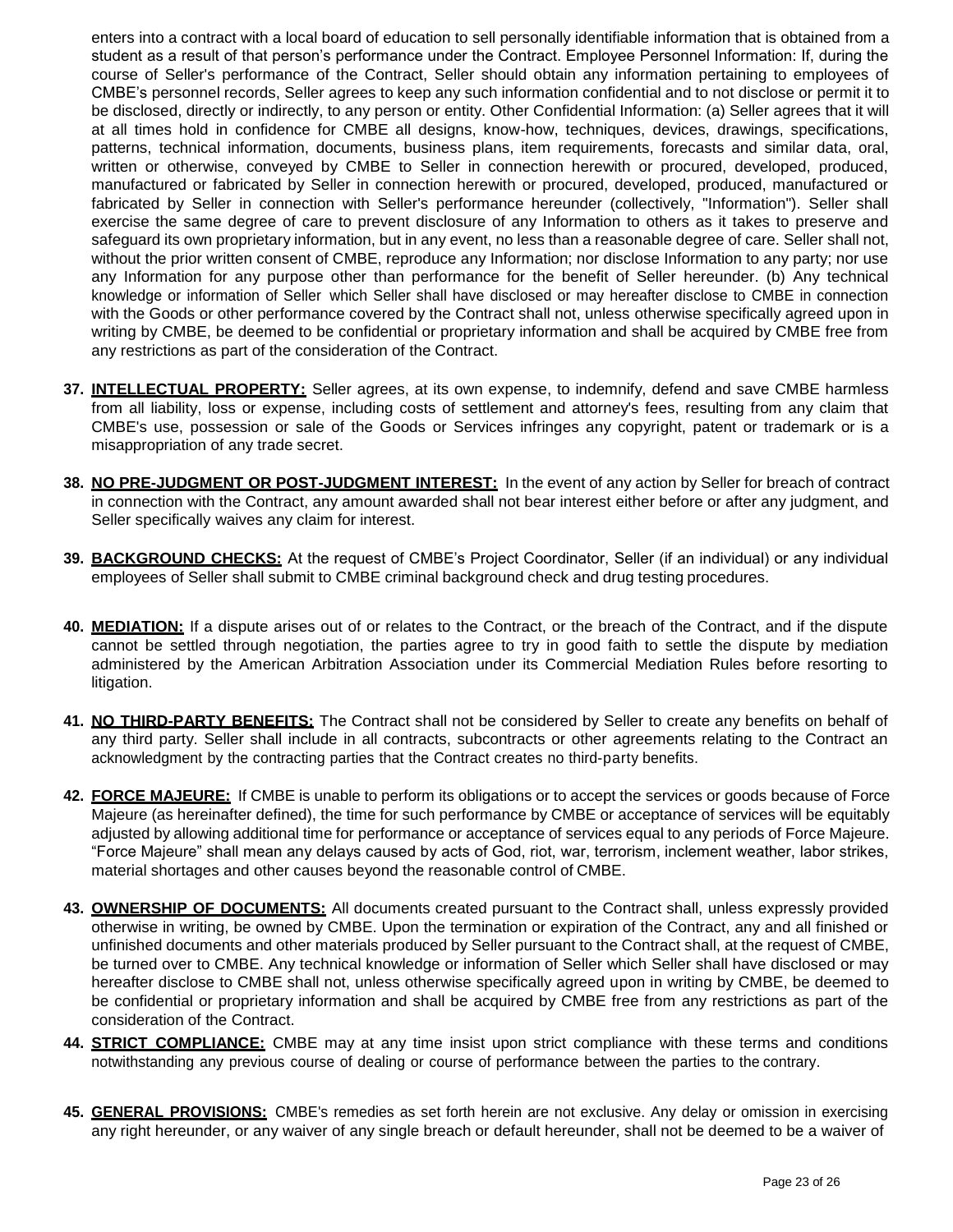such right or of any other right, breach, or default. If action be instituted by Seller hereunder, CMBE shall be entitled to recover costs and reasonable attorney's fees. Seller may not assign, pledge, or in any manner encumber Seller's rights under this Order or delegate the performance of any of its obligations hereunder, without CMBE's prior, express written consent.

**46. CONTRACT SITUS:** All matters, whether sounding in contract or tort relating to the validity, construction, interpretation and enforcement of the Contract, will be determined in Mecklenburg County, North Carolina. North Carolina law will govern the interpretation and construction of the Contract.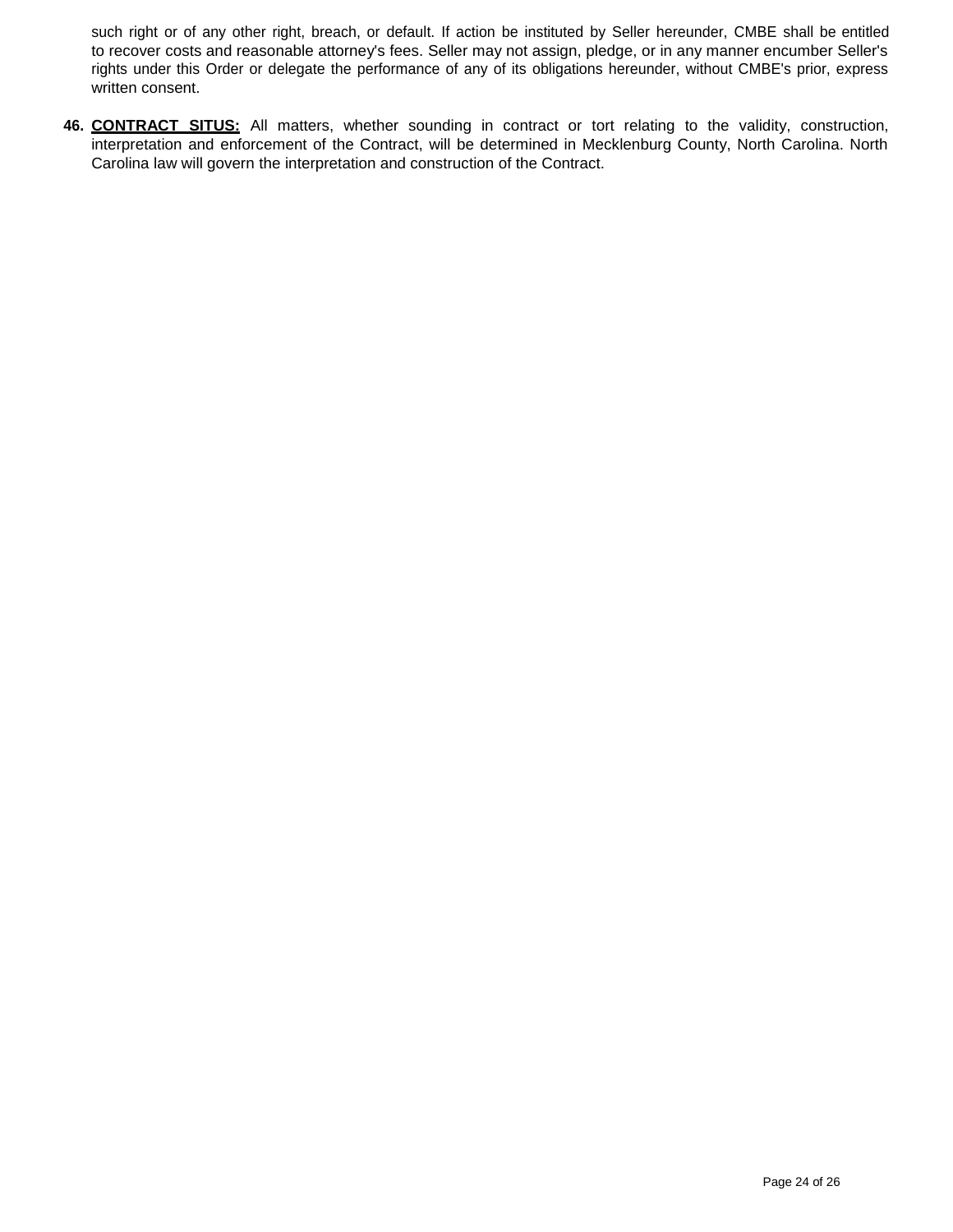#### **Uniform Guidance ("UG") Required Contract Provisions**

*APPLICABILITY: UG is a set of uniform standards for award and expenditure of federal financial assistance, and applies to the purchase of apparatus, supplies, equipment, materials, services, construction and repair, and engineering/architectural services. See 2 CFR Part 200. Provided that these standards are applicable to you, by signing this signature page, you are certifying that your organization meets these requirements and that this certification, with the statutory references incorporated into each certification, on its face constitutes the "provision for compliance" for any paragraphs requiring such provision or other similar required statement, terms, or requirements. Charlotte Mecklenburg Schools are also required to be bound by such provisions. As the UG requires that any more stringent state law or local ordinance/policy supersedes these certifications, such state or local contractual references supersedes the requirements below, to the extent that the state or local provisions are more stringent than the federal requirements. If the service provided under the contract is not covered by the UG, signing the contract signature page will not bind the parties to these requirements, unless if specified in the contract.* See generally [https://www.ecfr.gov/cgi-bin/text-](https://www.ecfr.gov/cgi-bin/text-idx?SID=04e61f4e0a8317140a9ec150bb2ac195&mc=true&node%20=pt2.1.200&rgn=div5&ap2.1.200_1521.ii%20%20)

#### [idx?SID=04e61f4e0a8317140a9ec150bb2ac195&mc=true&node](https://www.ecfr.gov/cgi-bin/text-idx?SID=04e61f4e0a8317140a9ec150bb2ac195&mc=true&node%20=pt2.1.200&rgn=div5&ap2.1.200_1521.ii%20%20) [=pt2.1.200&rgn=div5#ap2.1.200\\_1521.ii](https://www.ecfr.gov/cgi-bin/text-idx?SID=04e61f4e0a8317140a9ec150bb2ac195&mc=true&node%20=pt2.1.200&rgn=div5&ap2.1.200_1521.ii%20%20)

In addition to other provisions required by the Federal agency or non-Federal entity, all contracts made by the non-Federal entity under the Federal award must contain provisions covering the following, as applicable.

(A) For contracts in excess of simplified acquisition threshold, currently set at \$250,000, unless otherwise expressly stated to the contrary in the contract, and subject to various applicable CFR and other regulations, such as 2 C.F.R. Part 200, Charlotte Mecklenburg Schools will fully seek reimbursement from the contractor for noncompliance with the performance of this contract.

(B) For contracts in excess of \$10,000, unless otherwise expressly stated to the contrary in the contract, and subject to various applicable CFR and other regulations, such as 2 C.F.R. Part 200, Charlotte Mecklenburg Schools has the authority to terminate this contract for cause or convenience, upon 30 days' notice to the contractor. During this period, the contractor has the opportunity to cure defects cited by Charlotte Mecklenburg Schools. If Charlotte Mecklenburg Schools terminates for convenience, it will pay the contractor on a pro rate basis of the goods or services received.

(C) Equal Employment Opportunity. Except as otherwise provided under 41 CFR Part 60, all contracts that meet the definition of "federally assisted construction contract" in 41 CFR Part 60-1.3 must include the equal opportunity clause provided under 41 CFR 60-1.4(b), in accordance with Executive Order 11246, "Equal Employment Opportunity" (30 FR 12319, 12935, 3 CFR Part, 1964- 1965 Comp., p. 339), as amended by Ex. Order 11375, "Amending Ex. Order 11246 Relating to Equal Employment Opportunity," and implementing regulations at 41 CFR part 60, "Office of Federal Contract Compliance Programs, Equal Employment Opportunity, Department of Labor."

(D) Davis-Bacon Act, as amended (40 U.S.C. 3141-3148). When required by Federal program legislation, all prime construction contracts in excess of \$2,000 awarded by non-Federal entities must include a provision for compliance with the Davis-Bacon Act (40 U.S.C. 3141-3144, and 3146-3148) as supplemented by Department of Labor regulations (29 CFR Part 5, "Labor Standards Provisions Applicable to Contracts Covering Federally Financed and Assisted Construction"). In accordance with the statute, contractors must be required to pay wages to laborers and mechanics at a rate not less than the prevailing wages specified in a wage determination made by the Secretary of Labor. In addition, contractors must be required to pay wages not less than once a week. The non-Federal entity must place a copy of the current prevailing wage determination issued by the Department of Labor in each solicitation. The decision to award a contract or subcontract must be conditioned upon the acceptance of the wage determination. The non-Federal entity must report all suspected or reported violations to the Federal awarding agency. The contracts must also include a provision for compliance with the Copeland "Anti-Kickback" Act (40 U.S.C. 3145), as supplemented by Department of Labor regulations (29 CFR Part 3, "Contractors and Subcontractors on Public Building or Public Work Financed in Whole or in Part by Loans or Grants from the United States"). The Act provides that each contractor or subrecipient must be prohibited from inducing, by any means, any person employed in the construction, completion, or repair of public work, to give up any part of the compensation to which he or she is otherwise entitled. The non-Federal entity must report all suspected or reported violations to the Federal awarding agency.

(E) Contract Work Hours and Safety Standards Act (40 U.S.C. 3701-3708). Where applicable, all contracts awarded by the non-Federal entity in excess of \$100,000 that involve the employment of mechanics or laborers must include a provision for compliance with 40 U.S.C. 3702 and 3704, as supplemented by Department of Labor regulations (29 CFR Part 5). Under 40 U.S.C. 3702 of the Act, each contractor must be required to compute the wages of every mechanic and laborer on the basis of a standard work week of 40 hours. Work in excess of the standard work week is permissible provided that the worker is compensated at a rate of not less than one and a half times the basic rate of pay for all hours worked in excess of 40 hours in the work week. The requirements of 40 U.S.C. 3704 are applicable to construction work and provide that no laborer or mechanic must be required to work in surroundings or under working conditions which are unsanitary, hazardous or dangerous. These requirements do not apply to the purchases of supplies or materials or articles ordinarily available on the open market, or contracts for transportation or transmission of intelligence.

(F) Rights to Inventions Made Under a Contract or Agreement. If the Federal award meets the definition of "funding agreement" under 37 CFR §401.2 (a) and the recipient or subrecipient wishes to enter into a contract with a small business firm or nonprofit organization regarding the substitution of parties, assignment or performance of experimental, developmental, or research work under that "funding agreement," the recipient or subrecipient must comply with the requirements of 37 CFR Part 401, "Rights to Inventions Made by Nonprofit Organizations and Small Business Firms Under Government Grants, Contracts and Cooperative Agreements," and any implementing regulations issued by the awarding agency.

(G) Clean Air Act (42 U.S.C. 7401-7671q.) and the Federal Water Pollution Control Act (33 U.S.C. 1251-1387), as amended—Contracts and subgrants of amounts in excess of \$150,000 must contain a provision that requires the non-Federal award to agree to comply with all applicable standards, orders or regulations issued pursuant to the Clean Air Act (42 U.S.C. 7401-7671q) and the Federal Water Pollution Control Act as amended (33 U.S.C. 1251-1387). Violations must be reported to the Federal awarding agency and the Regional Office of the Environmental Protection Agency (EPA).

(H) Debarment and Suspension (Ex. Orders 12549 and 12689)—A contract award (see 2 CFR 180.220) must not be made to parties listed on the government wide exclusions in the System for Award Management (SAM), in accordance with the OMB guidelines at 2 CFR 180 that implement Ex. Orders 12549 (3 CFR part 1986 Comp., p. 189) and 12689 (3 CFR part 1989 Comp., p. 235), "Debarment and Suspension." SAM Exclusions contains the names of parties debarred, suspended, or otherwise excluded by agencies, as well as parties declared ineligible under statutory or regulatory authority other than Ex. Order 12549.

(I) Byrd Anti-Lobbying Amendment (31 U.S.C. 1352)—Contractors that apply or bid for an award exceeding \$100,000 must file the required certification. Each tier certifies to the tier above that it will not and has not used Federal appropriated funds to pay any person or organization for influencing or attempting to influence an officer or employee of any agency, a member of Congress, officer or employee of Congress, or an employee of a member of Congress in connection with obtaining any Federal contract, grant or any other award covered by 31 U.S.C. 1352. Each tier must also disclose any lobbying with non-Federal funds that takes place in connection with obtaining any Federal award. Such disclosures are forwarded from tier to tier up to the non-Federal award.

(J) See §200.322 Procurement of recovered materials.

§200.322 Procurement of recovered materials. A non-Federal entity that is a state agency or agency of a political subdivision of a state and its contractors must comply with section 6002 of the Solid Waste Disposal Act, as amended by the Resource Conservation and Recovery Act. The requirements of Section 6002 include procuring only items designated in guidelines of the Environmental Protection Agency (EPA) at 40 CFR part 247 that contain the highest percentage of recovered materials practicable, consistent with maintaining a satisfactory level of competition, where the purchase price of the item exceeds \$10,000 or the value of the quantity acquired during the preceding fiscal year exceeded \$10,000; procuring solid waste management services in a manner that maximizes energy and resource recovery; and establishing an affirmative procurement program for procurement of recovered materials identified in the EPA guidelines.